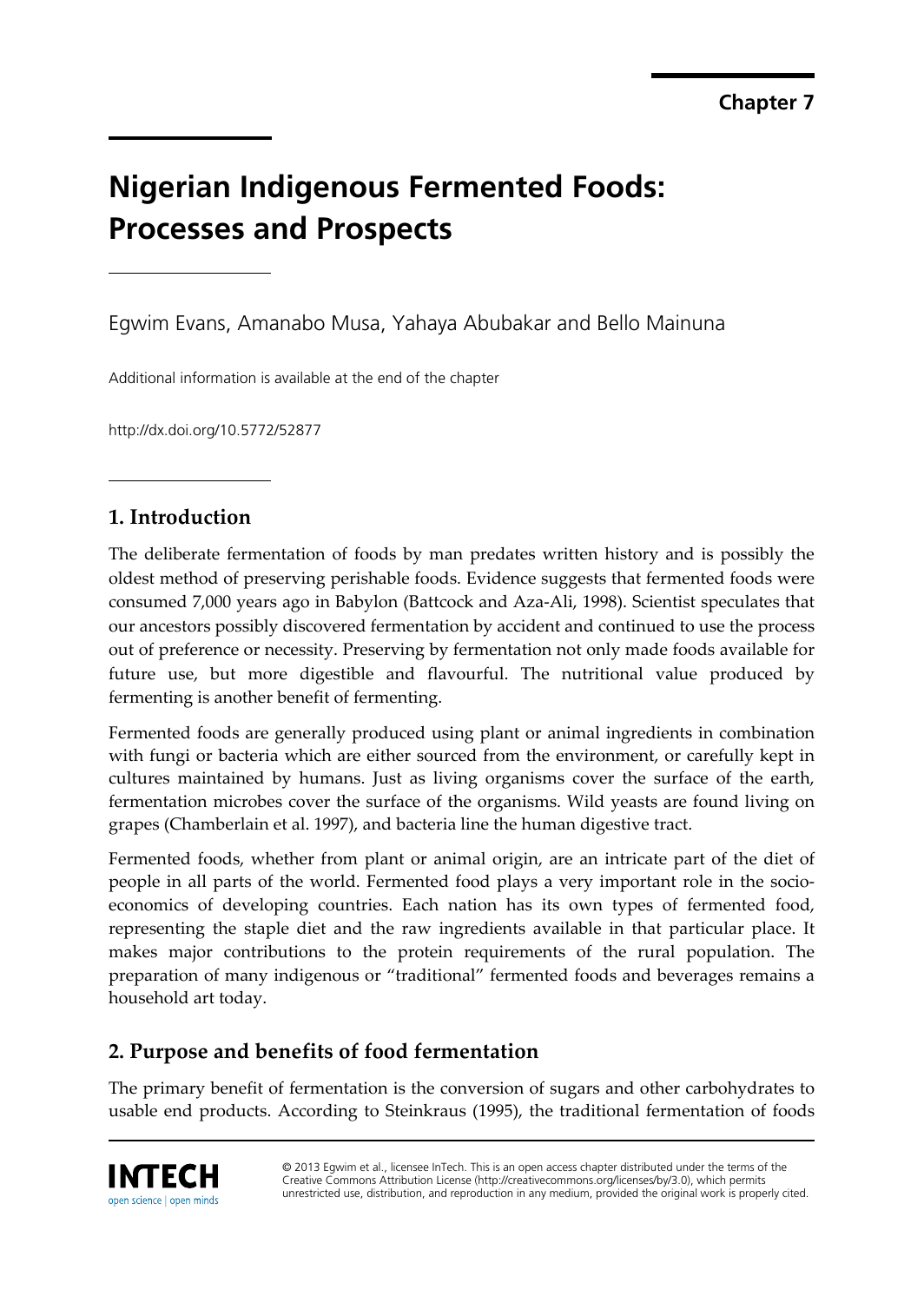serves several functions, which includes: enhancement of diet through development of flavour, aroma, and texture in food substrates, preservation and shelf-life extension through lactic acid, alcohol, acetic acid and alkaline fermentation, enhancement of food quality with protein, essential amino acids, essential fatty acids and vitamins, improving digestibility and nutrient availability, detoxification of anti-nutrient through food fermentation processes, and a decrease in cooking time and fuel requirement.

### **2.1. Nutritional benefits**

Fermentation can produce important nutrients or eliminate anti- nutrients. Food can be preserved by fermentation, since fermentation uses up food energy and creates conditions unsuitable for spoilage microorganisms. For instance, in pickling, the acid produced by the dominant organism inhibits the growth of all other microorganisms.

Fermenting makes foods more edible by changing chemical compounds, or predigesting, the foods for us. There are extreme examples of poisonous plants like cassava that are converted to edible products by fermenting. Some coffee beans are hulled by a wet fermenting process, as opposed to a dry process (Battcock and Aza-Ali, 1998).

Reduction in anti-nutritional and toxic components in plant foods by fermentation was observed in a research which showed " Cereals, legumes, and tubers that are used for the production of fermented foods may contain significant amounts of antinutritional or toxic components such as phytates, tannins, cyanogenic glycosides, oxalates, saponins, lectins, and inhibitors of enzymes such as alpha-amylase, trypsin, and chymotrypsin.

 These substances reduce the nutritional value of foods by interfering with the mineral bioavailability and digestibility of proteins and carbohydrates. In natural or pure mixed-culture fermentations of plant foods by yeasts, molds, and bacteria, antinutritional components (e.g. phytate in whole wheat breads) can be reduced by up to 50%; toxic components, such as lectins in tempe and other fermented foods made from beans, can be reduced up to 95%. (Larsson and Sandberg, 1991)

Fermentation increases nutritional values of foods, and allows us to live healthier lives. Here are a few examples:

- The sprouting of grains, seeds, and nuts, multiplies the amino acid, vitamin, and mineral content and antioxidant qualities of the starting product (Wigmore, 1986).
- Fermented beans are easier for the bodies to digest, like the proteins found in soy beans that are nearly indigestible until fermented (Katz, 2003).
- Fermented dairy products, like, cheese, yogurt, and kifir, can be consumed by those not able to digest the raw milk, and aid the digestion and well-being for those with lactose intolerance and autism.
- Porridge made from grains allowed to ferment increases the nutritional values so much that it reduces the risk of disease in children (Battcock and Aza-Ali, 1998).
- Probotic supplements (beneficial bacterial cultures for microbial balance in the body) are capable of fighting cancer and other diseases.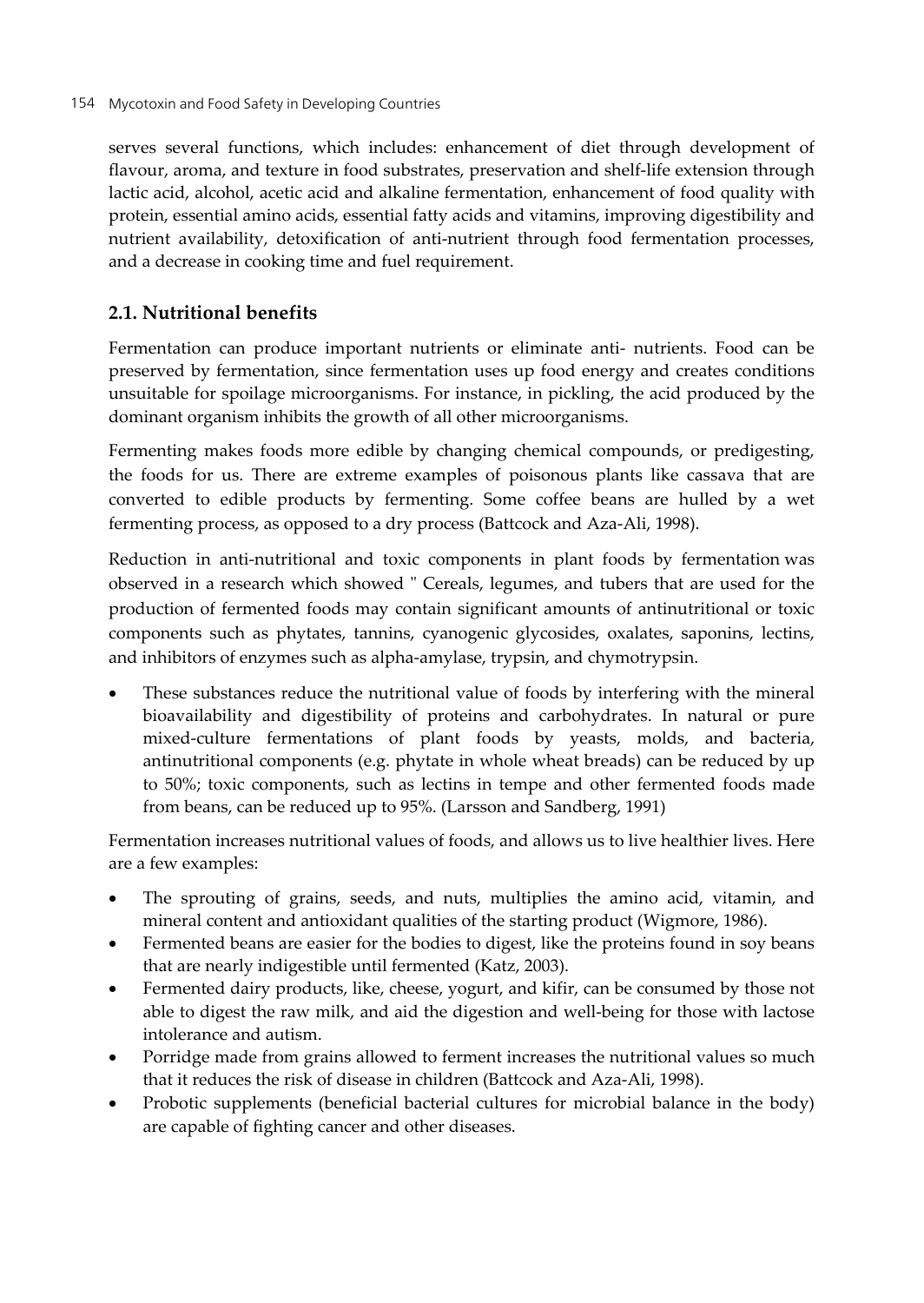Vinegar is used to leach out certain flavours and compounds from plant materials to make healthy and tasty additions to the meals.

### **2.2. Health benefits**

Fermented food, enjoyed across the globe, conveys health benefits through lactic acid fermentation. The fermentation process can transform the flavour of food from the plain and mundane to a mouth-puckering sourness enlivened by colonies of beneficial bacteria and enhanced micronutrients.

- Studies have revealed that *Lactobacillus rhamnosus* and *L. reuteri* which are common organisms in Nigerian fermented foods like ogi and kunun- zaki could colonize the vagina, kill viruses, and reduce the risk of infections, including bacterial vaginosis (Reid *et al*., 2001a; Cadieux *et al.,* 2002). The potential therapeutic effects of Lactic Acid Bacteria (LAB) and *ogi*, including their immunostimulatory effect, are due primarily to changes in the gastrointestinal (GI) microflora to suppress the growth of pathogens. Increase in population of LAB in the intestinal or vagina reduces the cause of bacterial vaginosis, which is a major risk factor for the contraction of HIV (Reid, 2002a). It also reduces the occurrence of gonorrhoea, chlamydia, and other sexually transmitted diseases (Reid *et al.,* 2001b) and diarrhoea ( Adebolu *et al.,* 2007).
- All lactic acid producing bacteria (E.g*Lactobacillus acidophilus, L.bulgaricus, L. plantarum, L. caret, L. pentoaceticus, L. brevis and L. themophilus*) produces high acidity during fermentation. The lactic acid they produce is effective in inhibiting the growth of other bacteria that may decompose or spoil the food. Despite their complexity, the whole basis of lactic acid fermentation centres on the ability of lactic acid bacteria to produce acid, which then inhibits the growth of other non desirable organisms. Other compounds are important as they improve particular testes and aromas to the final products. The *L. mesenteroides* initiates growth in vegetables more rapidly over a range of temperatures and salt concentrations than any other lactic acid bacteria. It produces carbon dioxide and acids which rapidly lower the pH and inhibit the development of undesirable micro organism.
- Over 200 species of bacteria live in gut of humans. These microbes help break down food in the intestines, aid in the digestion process, help fight off disease, and boost the immune system. A good balance of intestinal flora is very important to the overall health. If we eat nothing but overly processed and hard to digest foods, then the fermentation process occurs within the GIT resulting into gas, bloating, diarrhoea, and constipation might possibly lead to other diseases like cancer. However, providing the body with predigested foods such as fermented foods will help the existing microbes within to do the job they need to do.
- Fermentation is not only a way to preserve certain foods, in some cases it actually adds to the nutrient value of it. Fermented vegetables contain more vitamin C and fermented milk products have ample amounts of B vitamins. The bioavailability of these vitamins also increases with fermentation. Probiotics, or "good bacteria" are also formed through the process of fermentation. Fermented soy products contain more vitamin B<sub>12</sub> (Chung et al, 2010)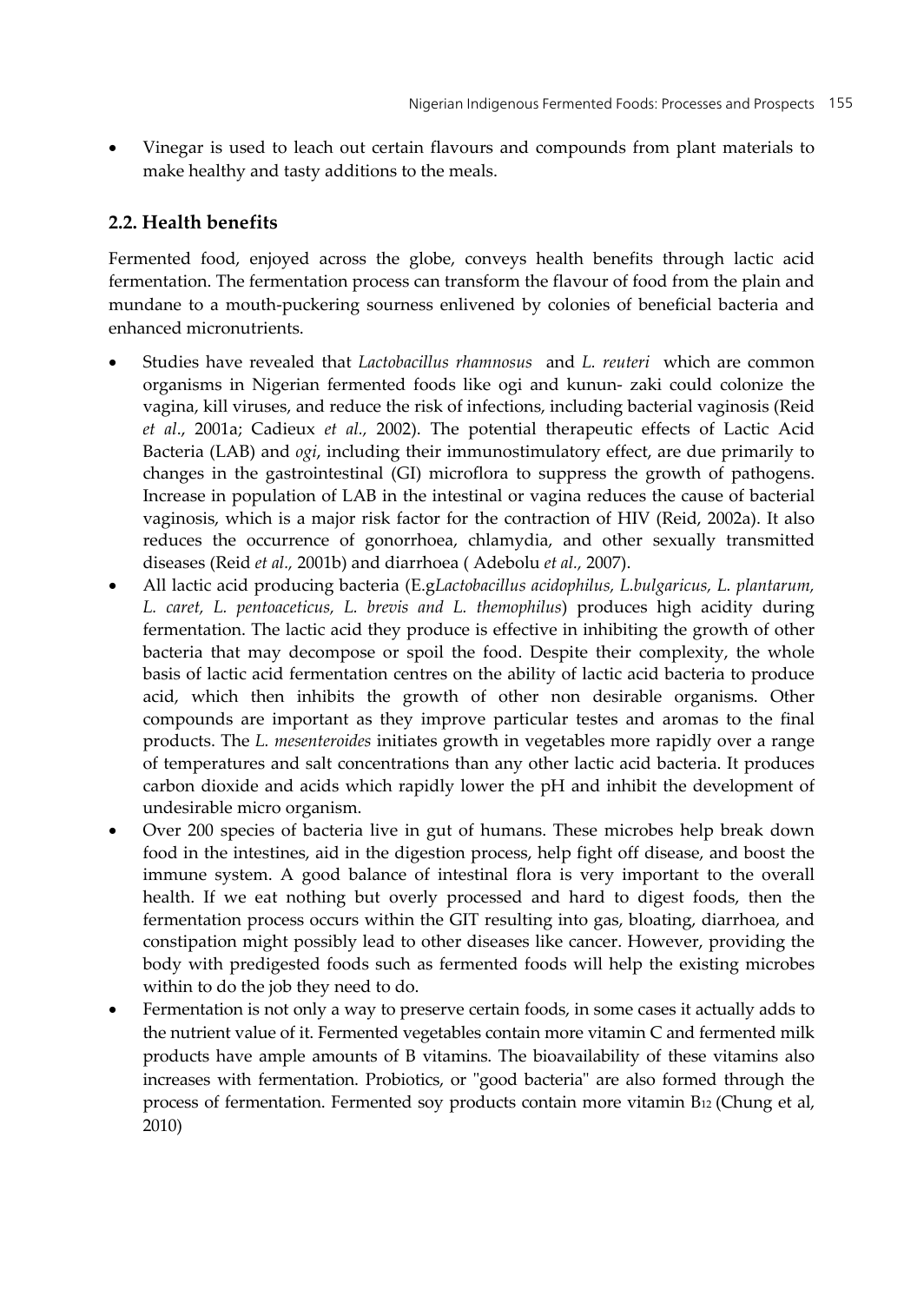- The desirable bacteria cause less deterioration of the food by inhibiting the growth of the spoiling types of bacteria. Some fermenting processes lower the pH of foods preventing harmful microorganisms to live with too acidic an environment. Controlled fermentation processes encourage the growth of good bacteria which starves, or fights off, the bad microbes.
- The fermentation process can be stopped by other means of preserving, such as, canning (heating), drying, or freezing. Heat (pasteurization, 63°C), and low temperatures (freezing, 0°C or below) stops the fermenting process by slowing, or killing, the preferred microorganisms, and other bacteria. A few undesirable bacteria are not killed by either means, and continue to grow. When the beneficial bacteria are gone, the unfavorable bacteria take over, growing exponentially! This causes rotting, disease, illness, and inedible foods. When the good guys are present and happy, the food remains edible.
- Phytates (phytic acid) are the storage form of phosphorus [a mineral] bound to inositol [a B vitamin] in foods high in fiber (all plant foods), and particularly the fiber of raw whole grains, legumes, seeds, and nuts. Although these foods have high phosphorus content, the phosphates in phytates are not released by human digestion. Phytates, particularly in such raw foods as bran, are a concern because they can bind a portion of the iron, zinc, and calcium in foods, making the minerals unavailable for absorption. When bread is leavened (fermented) by yeast, enzymes degrade phytic acid, and phytates pose no problem. Enzymes, called phytases, destroy phytates during fermentation processes such as: the yeast-raising of dough, Even a small amount of phytates in food can reduce iron absorption by half (by 50%), but the effect is less marked if a meal is supplemented with ascorbic acid (Vitamin C) which also helps the absorption of zinc and calcium.
- Fermented food, enjoyed across the globe, conveys health benefits through lactic acid fermentation. The fermentation process can transform the flavor of food from the plain and mundane to a mouth-puckering sourness enlivened by colonies of beneficial bacteria and enhanced micronutrients. While fermented food like yogurt, sauerkraut and kefir are well-known many other lesser-known foods also benefit from the lactic acid fermentation process. Indeed, virtually every food with a complex or simple sugar content can be successfully fermented.
- Born of both necessity and practicality, lactic acid fermentation proved to be not only an efficient method of preserving food for our ancestors, but also a critical one. Indeed, fermented food like sauerkraut, cheese, wine, kvass, soured grain porridge and breads often sustained tribes and villages during harsh winters when fresh food simply wasn't available let alone plentiful.
- In many societies including our own where yogurt has been heralded as a health food since the  $19<sup>th</sup>$  century, fermented food has gained a reputation for its beneficial effects on immunity, intestinal health and general well-being. Modern researchers are just beginning to understand what the sages of old were tuned in to: fermented food conveys clear and calculable health benefits to the human diet. Lactic acid fermentation in and of itself enhances the micronutrient profile of several foods.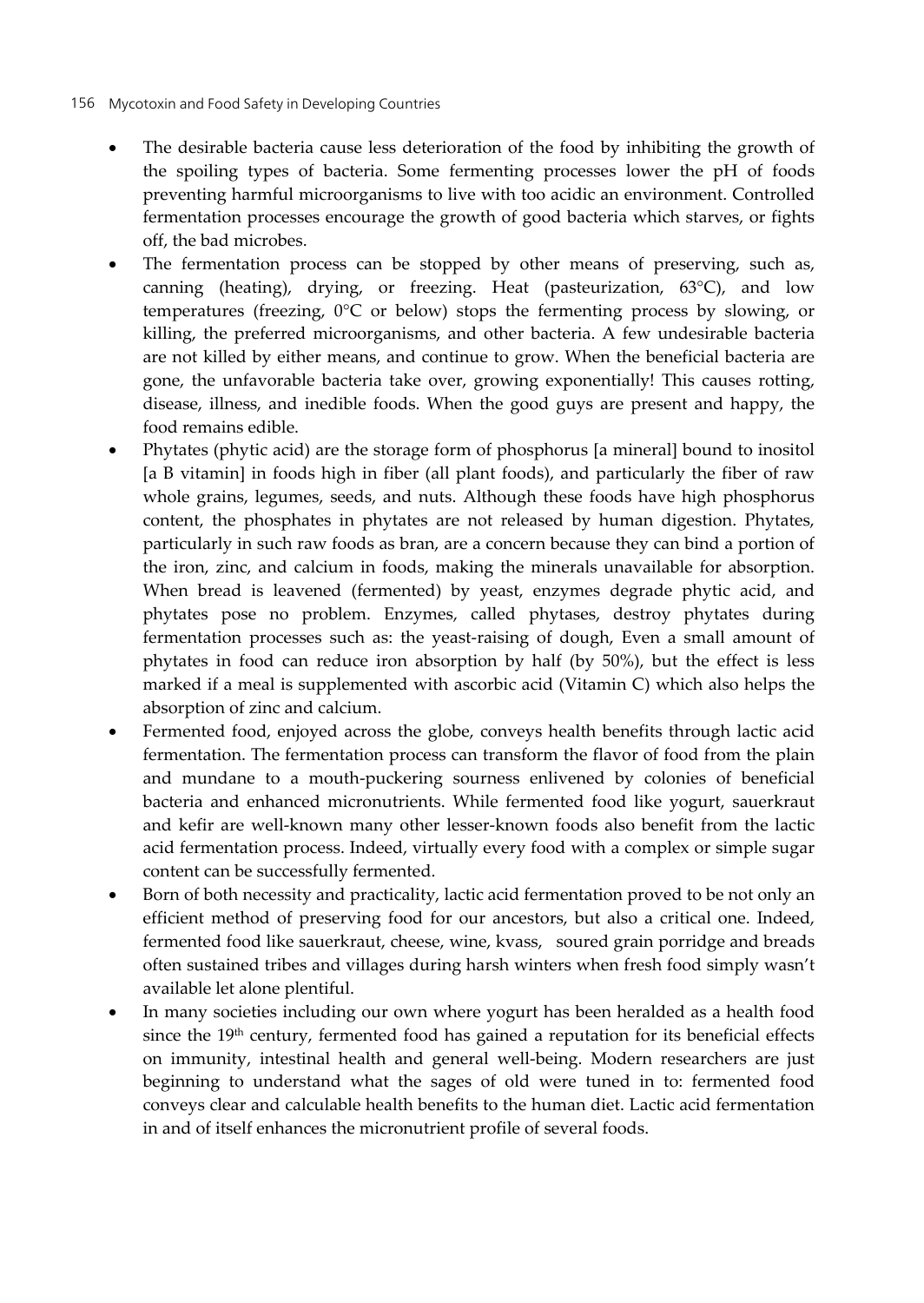### **2.3. Detoxification**

Detoxification of anti-nutrients through food fermentation processes. The renewal of antinutrient from the Nigerian fermented food is an important step in ensuring that the fermented food is safe to eat. Many fermentation foods contain naturally accruing toxins and anti-nutritional compounds. These can be removed or detoxified by the action of microorganism during fermentation for instance, the fermentation process that produces the Sudanese product, kawal, removes the toxins from the leaves of *Cassia obtusitfolia* and fermentation is an important step in insuring that the fermentation foods are safe to eat.

**Removing cyanide by fermentation:** Cassava contains naturally occurring chemicals, cyanogenic glycoside. When eaten raw or improperly processed, this substances releases cyanide into the body, which can be fatal, correct processing removers this chemicals. The cassava is first peeled (as about 60-70% of the poison is in the peel) and then soaked in stagnant water or fermented in sacks for about three days. It is sometimes grated or rasped as this helps to speed up the fermentation process. At the beginning of the fermentation*, Geotricum candidia* acts on the cassava. This helps to make the product acidic, which finally kills off the microorganisms as they cannot exist in such a medium. A second strain of microorganisms (*corynebacteriumlactis*) which can tolerate the acidic environment then take over and by the third day 90-95% of the dangerous chemicals would have been hydrolyzed. The cassava also develops its characteristic flavour. The product is then sieved and the fine starch particles are fried in an iron pan over aflame or with some oil. During this process most, if not all the remaining toxins are given off. The liquor from a previous fermentation is used as a starter, thereby reducing the period of fermentation to about 6-8hours.

# **3. Nigerian fermented foods**

### **3.1. Fermented tubers**

These include mainly cassava and yam used in the production of foods such as garri, fufu, lafun and elubo etc.

Nigeria is one of the leading producers of cassava in the world with an annual production of 35-40 million metric tons. Over 40 varieties of cassava are grown in Nigeria and cassava is the most important dietary staple in the country accounting for over 209 of all food crops consumed in Nigeria (IITA, 2004). Cassava tubers are rich in starch [20-30%] and with possible exception of sugar cane; cassava is considered the highest producer of carbohydrates among crop plants. Despite its vast potentials, the presence of the two gynogenic glycosides, lineman calculating for 93% of total content (Okafor *et al*., 1984) and lotaustralin or methyl linamarin, hydrolysis by the enzymes linamarase to release toxic HCN, is the most important problem limiting cassava utilization. Generally cassava contains 10-500 mg HCN/KG of root depending on the variety, although much higher levels, exceeding 1000 mg HCN/kg, may be present in unusual cases. Cassava varieties are frequently described as sweet or bitter. Sweet cassava varieties are low in cyanogens with most of the cyanogens present in the peels. Bitter cassava varieties are high in cyanogens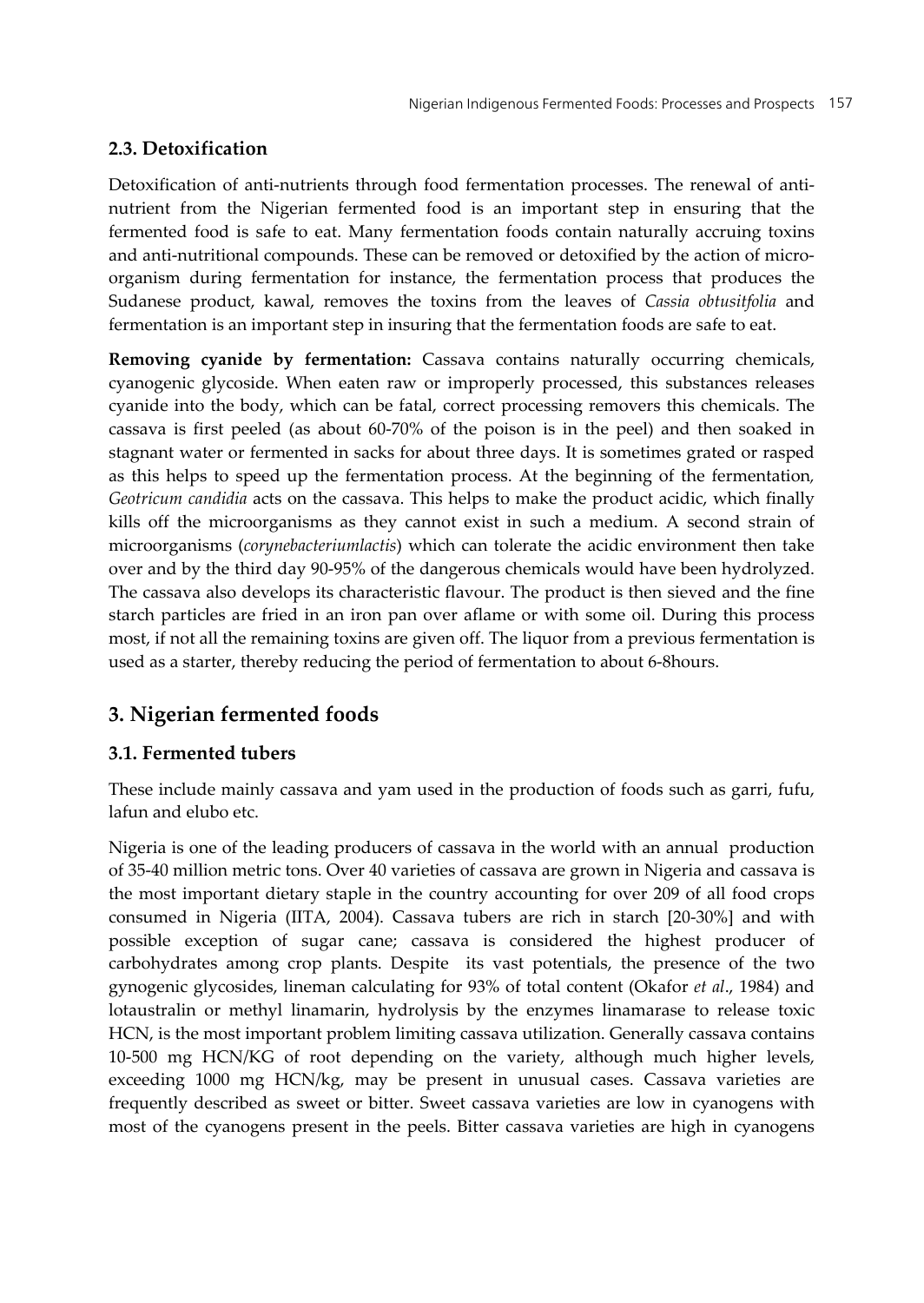that tend to be evenly distributed throughout the roots. Environmental (soil, moisture, temperature) and other factors also influence the cyanide content of cassava. Low rainfall or drought increase cyanide level in cassava tools due to water stress on plant. Apart from acute toxicity that may result in death, consumption of sub-lethal dose of cyanide from cassava production over a long period of time results in chronic cyanide toxicity. That increases the prevalence of goiter and cretinism in iodine deficient area. Symptoms of cyanide poisoning from consumption of cassava with high level of cyanogens include vomiting, stomach pains, dizziness, headache, weakness and charkha. Chronic cyanide toxicity is also associated with several pathological conditions including konzo, an irresistible paralysis of the legs reported in eastern, central and southern Africa. And tropical ataxic neuropathy, reported in west Africa, characterized by lesion of the skin, mucous membranes, optics and auditory nerves, spinal cord and peripheral nerves and other symptoms. Without the benefits of modem science, a process for detoxifying cassava roots by canvassing potentially toxic roots into garriand fufu was developed, presumably empirically in West Africa.

### a. Gari

*Gari* is a creamy-white, granular flour with fermented flavour and a slightly sour taste made from fermented, gelatinized fresh cassava tubers. Gari is widely known in Nigeria and other West African countries. It is commonly consumed either by being soaked in cold water with sugar, coconut, roasted groundnuts, dry fish, or boiled cowpea as complements or as a paste made with hot water and eaten with vegetable sauce. There are basically three types of gari

- 1. Rough-sour gari which is preferred for soaking with sugar and sometimes roasted peanut or coconut.
- 2. Medium gari is usually cooked by adding to boiling water and stirred. This is usually eaten with stew or soup.
- 3. Smooth gari which could be mixed with pepper and other spicy ingredients. A small amount of warm water and palm oil is added and mixed with the hand to soften. This type of gari is served with fried fish.

b. Fufu

Fufu is a fermented white paste made from cassava it is ranked next to gari as an indigenous food of most Nigerians in the South. Fufu is made by sleeping whole or cut peeled cassava roots in water to ferment for maximum of three days, during the steeping, fermentation decrease the pH, softens the roots and help to reduces the potentially toxic cyanogenic compound (Agbor-Egbe and Lape Mbome, 2006)

c. Lafun

Lafun is a fibrous powdery form of cassava similar to fufu in Nigeria. The method of producing lafun is different from that of fufu in the traditional preparation; fresh cassava roots are cut into chucks and steeped for 3-4 days or until the roots become soft. The fermented roots are peeled, broken up into small pieces and sun dried on mats, flat rocks, cineol flours, or the roots of houses. The dried pieces are milled into flour. Alternatively, chips are made directly from fresh roots, cut into chucks and sun dried. Drying takes 2-4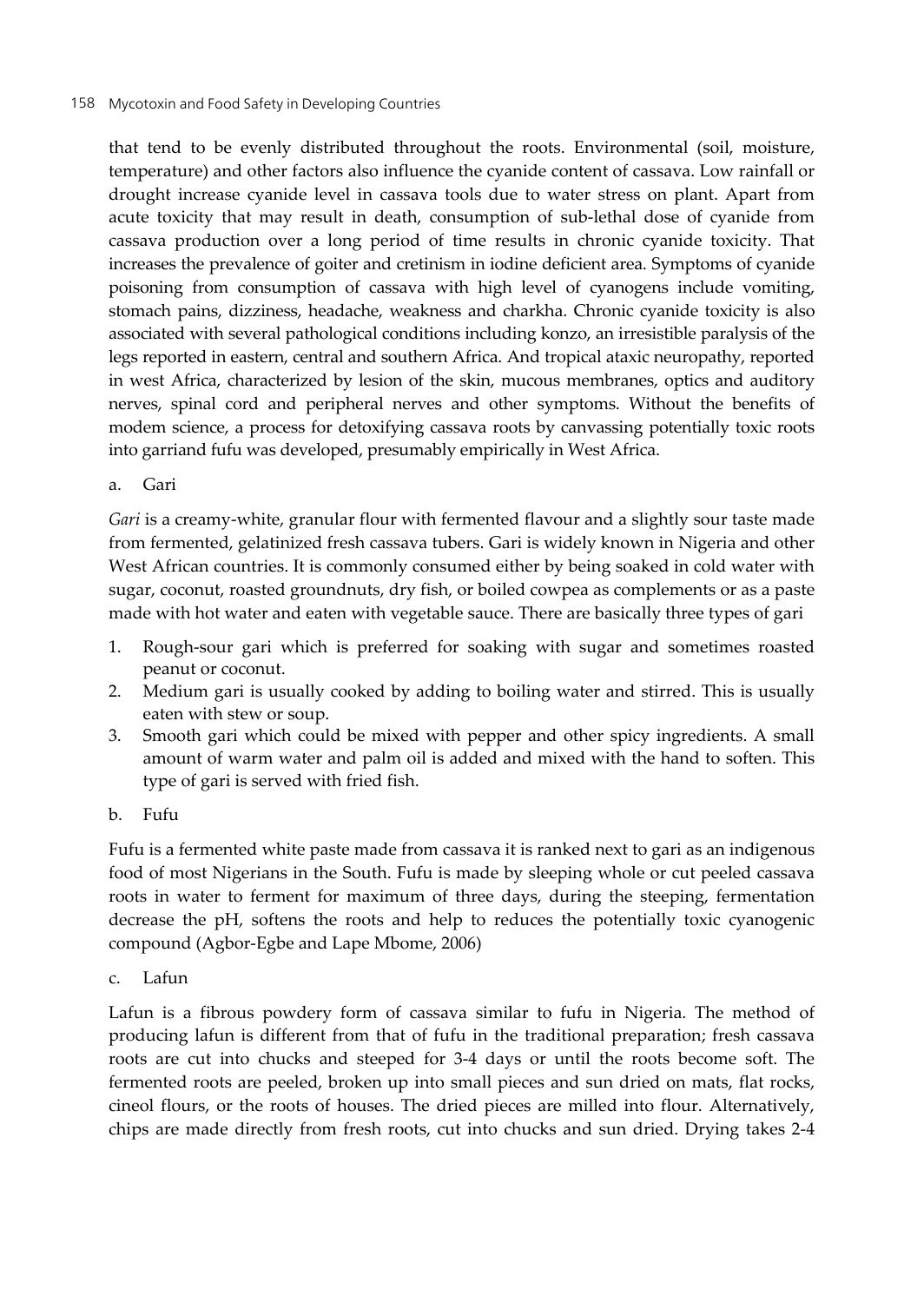days, depending on weather. Unlike fufu, the fiber is the related root for lafun are dried along with the mash and later sieved out. The flour is made into dough with boiling water before consumption. When properly stored, it has a shelf life of six months or more.



**Figure 1.** Process flow chart for Gari.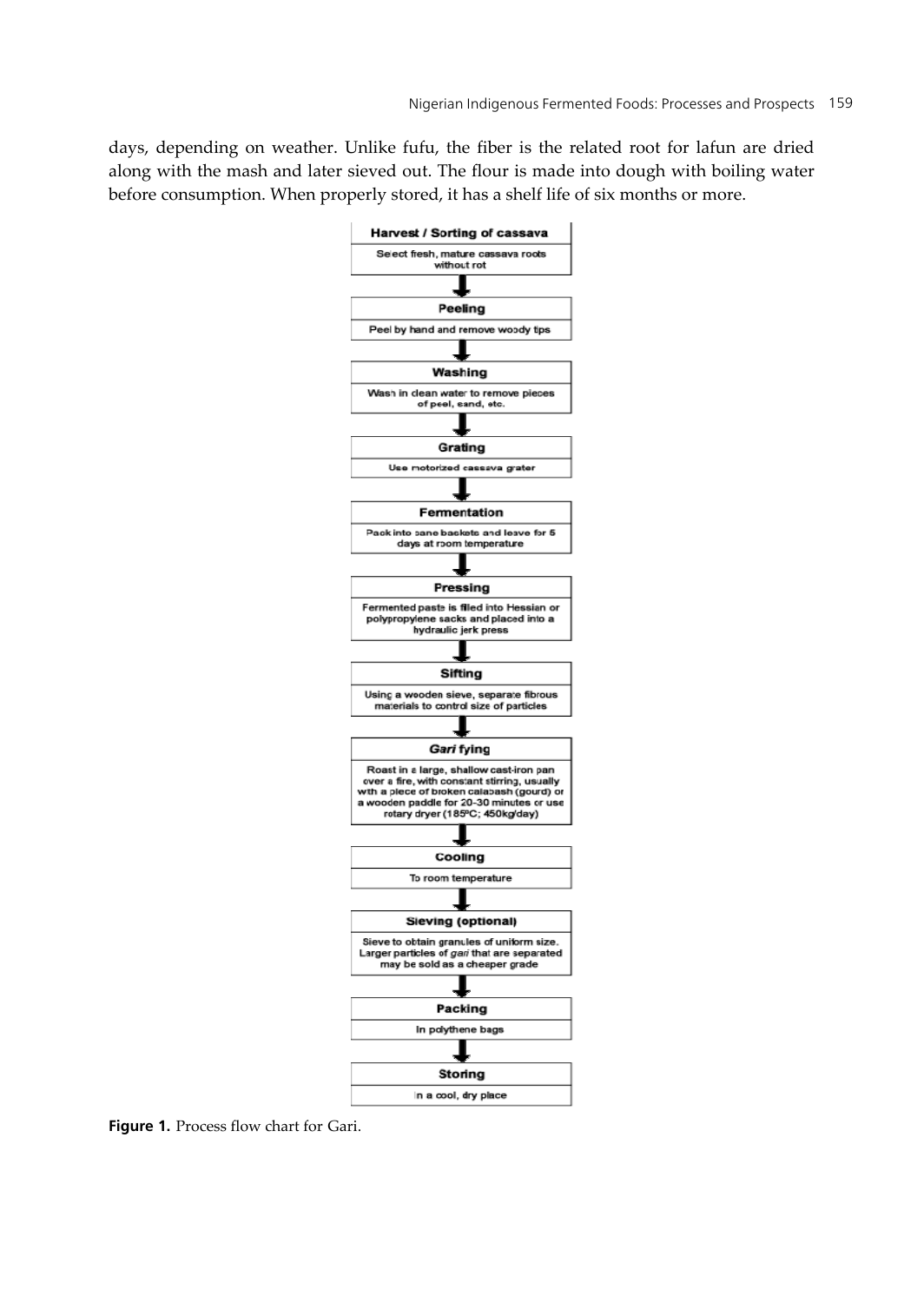

**Figure 3.** Process flowchart for the production of lafun.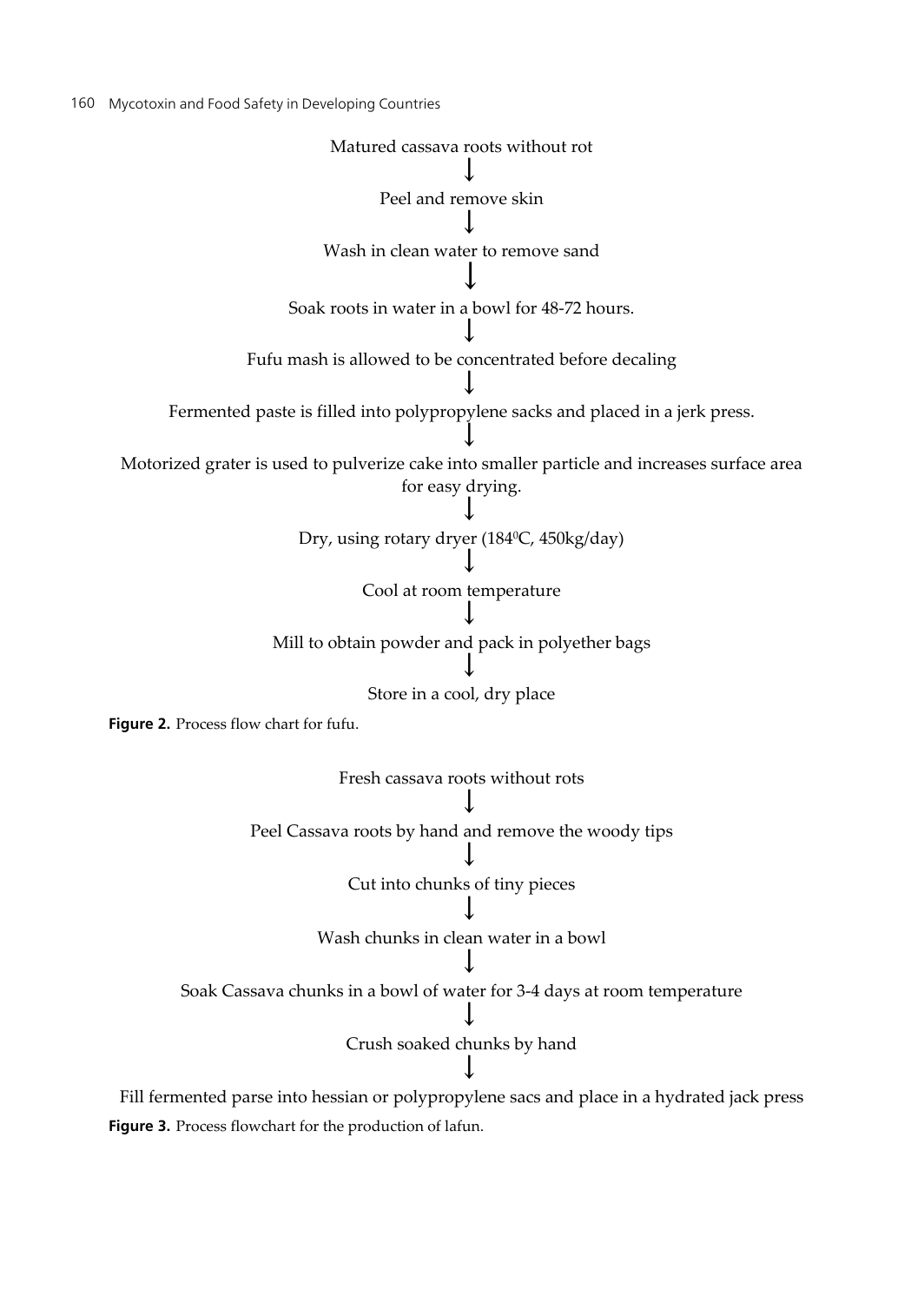### **3.2. Fermented cereals**

Cereals which include maize (*Zea mays*), Sorghum (*Sorghum bicolor*), millet (*Peninselum americarum*) and acha etc. are used in the production of gruels which is used as complementary food for babies and serves as breakfast for adults.

Maize, millet, rice and sorghum cereals provide mainly carbohydrates and low quality protein. The generation and fermentation of cereals enhance the availability of elemental iron, the deficiency of which is responsible for the high incidence of anaemia in tropical countries. It is estimated that about 50% of perishable food commodities including fruits, vegetables, roots and tubers and about 30% of food commodities including maize, sorghum millet, rice and cowpeas are lost after harvest in Nigeria. Nigerian in fact experience a slower growth rate and weight gain during the weaning period than during breastfeeding, due primarily to the poor nutritional qualities of traditional Nigerian complementary food such as "Ogi" which are mainly produced from cereal fermentation. Apart from their poor nutritional qualities, traditional Nigerian cereal based gruels used as complementary foods have high paste viscosity and require considerable dilution before feeding; a factor that further reduces energy and nutrient density.

Although nutritious and safe complementary foods produced by food multinationals are available in Nigeria, they are far, too expensive for most families. The economic situation in these country necessitate the adoption of simple, inexpressive processing techniques that result in quality improvement and that can be carried out at household and community levels for the production of nutritious, safe and affordable complementary foods which is the leading cause of protein-energy malnutrition in infants and preschool children in Nigeria.

### a. Ogi

This is an example of traditional fermented food, it is a staple cereal of Yorubas of Nigeria and is the first native food given to babies at wearing. It is produced generally by soaking corn grains in warm water for one to two days followed by wet milling and sieving through a screen mesh. The sieved material is allowed to sediment and fermented, and is marketed as wet cake wrapped in leaves. Various food dishes are made from the fermented cakes or ogi. During the steeping corn, *Corynebacterium* spp. become prominent and appears to be responsible for the diastolic action necessary for the growth of yeast and lactic acid bacteria. Along with the corn in bacteria, *S. cerevisiae, Enterobacter cloacae* and *L.plantarum* have been found to be prominent in traditional ogi fermentation.

In Nigeria, the first weaning food is called pap, akamu, ogi, or koko and it is made from maize (zea mays), millet (*Pennisetum americanum*), or guinea corn (*Sorghum spacers*). In Anambra state most mothers introduce the thin gruel at three to six months of age. The baby is fed on demand with a spoon or a few mothers used the traditional forced hand-feeding method. After the successful introduction the thin gruel, other staple foods in the family menu are given to the child. These food include yam (*Dioscoria spp*) rice (*oriza sativa*) gari (fermented cassava grit) and cocoyam (*xanthosoma sagitifolum*), which may be eaten with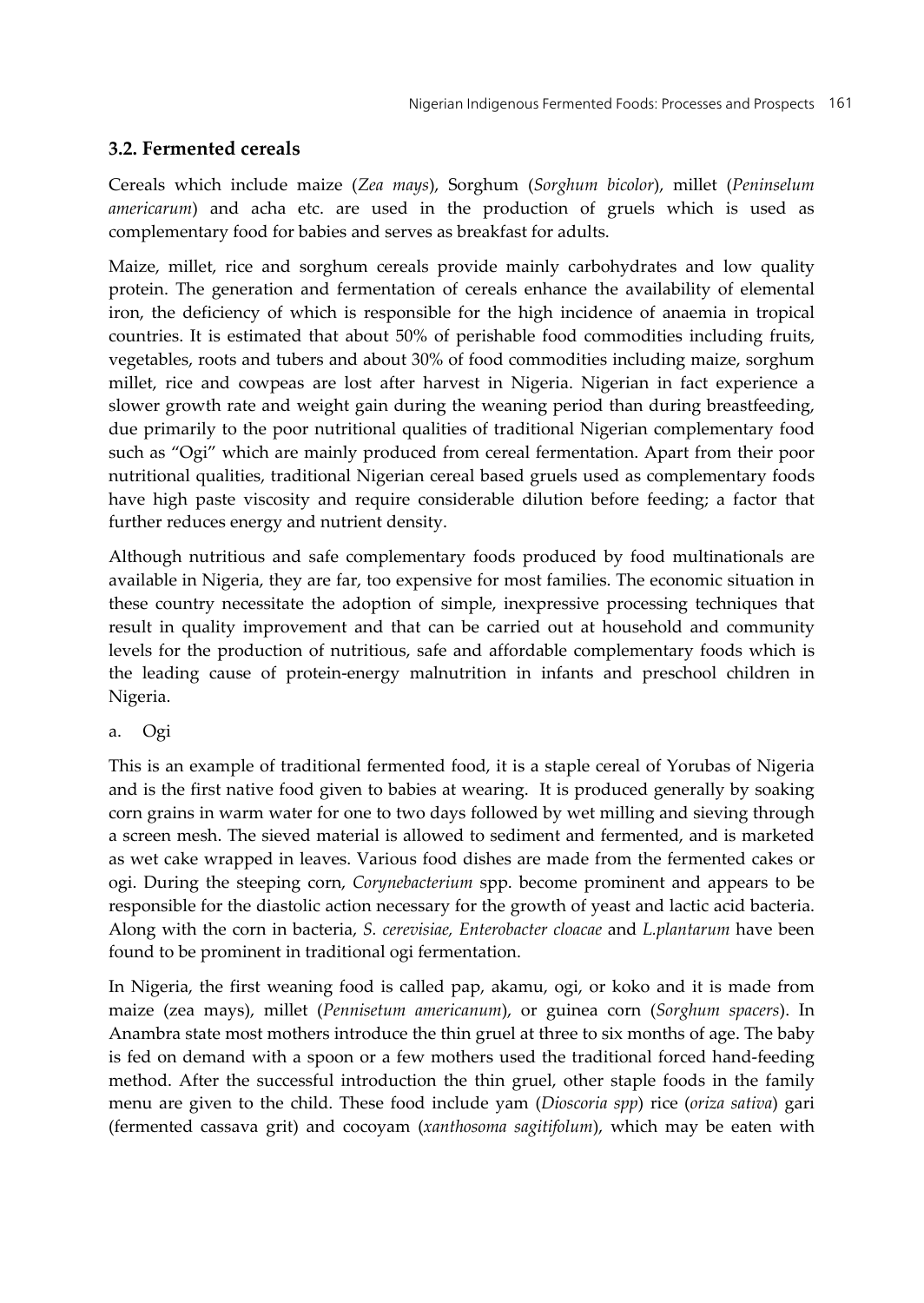soup. These foods are usually mashed thinned or pre-chewed. As soon as a child can chew, he or she is given pieces of from the family pot.



**Figure 4.** Process flow chart for ogi.

### b. Masa

Masa (waina) is a fermented puff batter of rice, millet, maize, or sorghum cooked in a pan with individual cup like depressions. It resembles the Indian idli in shape and dosa in test. Masa is consumed in various forms by all groups in the northern States of Nigeria and other North African countries (Mali, Burkina Faso, Niger and Chad.) It is the principal ingredients of a variety of cereal-based foods and is a good source of income for the women who prepare the traditional product for sale. Though, masa is as popular as a Nigeria ogi, it has received very little attention. The problem of masa, apart from the short shelf keeping quality, is that of low protein content and inconsistence in the use of varied cereals and spices has resulted in variation in the quality of the products.

The addition of cowpea, groundnut or soybeans flour into masa during preparations improves the nutritional quality of masa. Groundnut-maize enriched masa could be a source of protein to the consumer particularly in developing countries like Nigeria where cost of feeding on animal sourced protein is unaffordable. The high calorie content of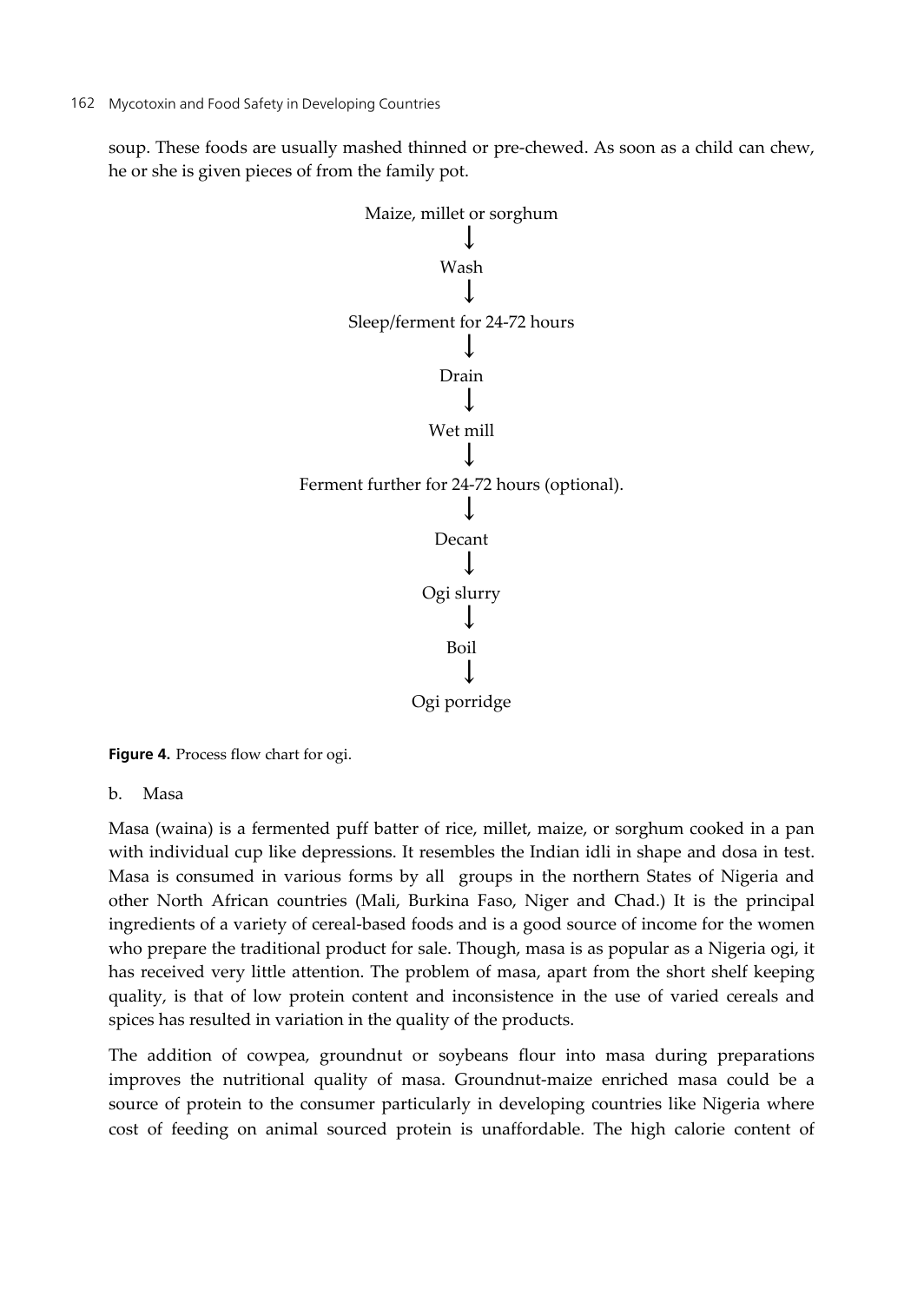groundnut-maize masa could be due to the high fat content of the added paste. The decrease in the weight of masa with addition of groundnut paste could be due to increase in the oil content in the paste which has been proofed to be relatively lighter. Masa formulation containing millet or rice blended with cowpea or groundnut was prepared and sodium concentrations were high. Significant improvements in lysine (9-75%), threonine (16-25%) and Isoleucine(10-28%) were observed from masa samples. The biological value (81-93%), apparent digestibility (82-88%) and net protein utilization (74-79%) of all masa samples showed improved nutritional qualities. Supplementedmasa was nutritionally better than masa made from millet or rice alone.



**Figure 5.** Process flow chart for the production of masa.

c. Pito

Pito is the traditional beverage drink of the Benins in the Mid- West part of Nigeria. It is however popularly consumed throughout Nigeria owing to its refreshing nature and low price. Pito is also widely consumed in Ghana. The preparation of pito involves soaking the cereal grains (maize, sorghum, or combinations of both) in water for two days, followed by malting and allowing them to sit for five days in basket lined with moistened banana leaves. The malted grains are ground mixed with water and boiled. The resulting mash is allowed to cool and later filtered through a fine mash, allowed to cool and later filtered through a fine mesh basket. The filterate thus obtained is allowed to stand overnight or until it assumes a slightly sour flavour, following which it is boiled to concentrate.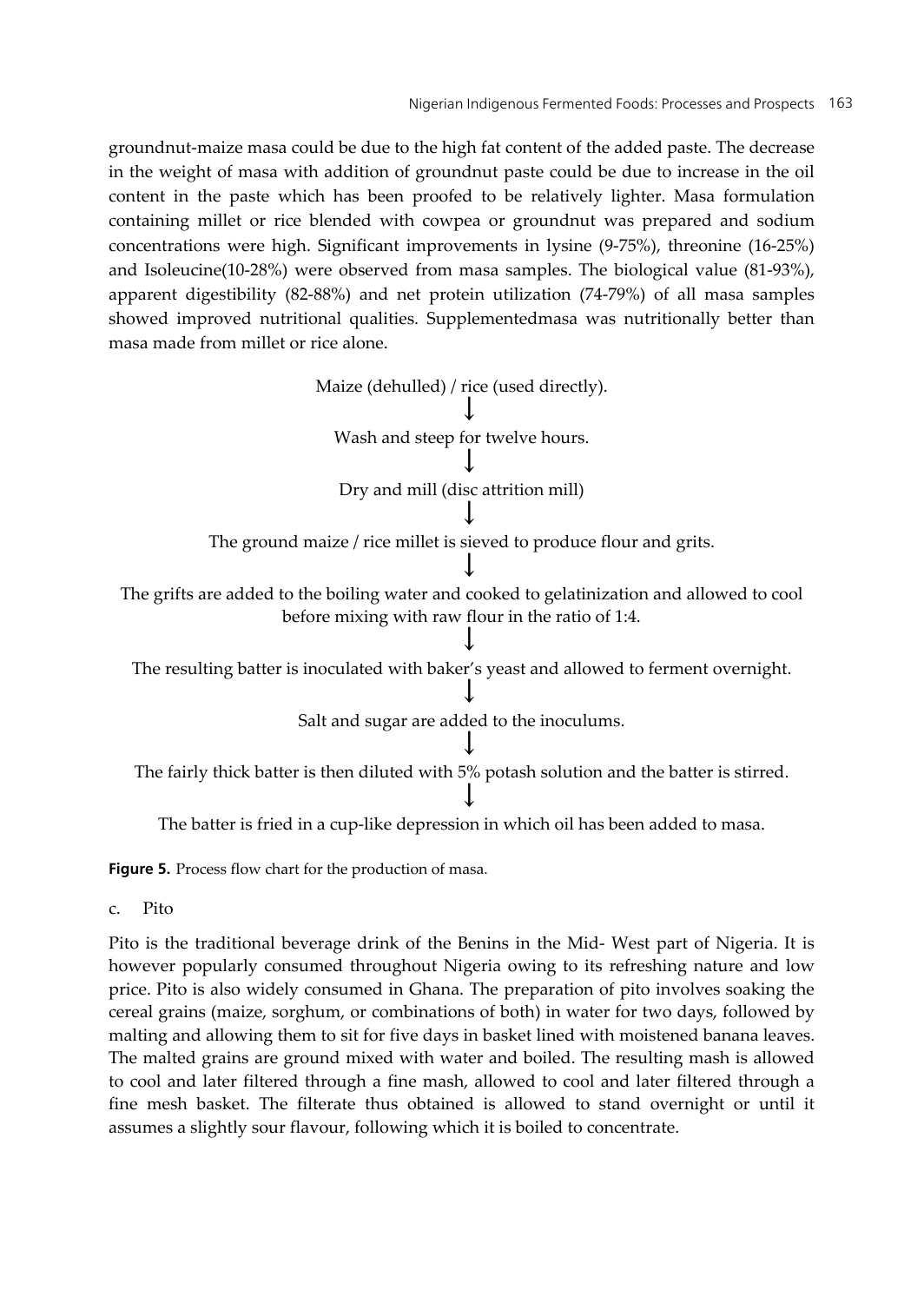A starter from the previous brew is added to the cool concentrate which is again allowed to ferment overnight. Pito, the product obtained thus is dark brown liquid which varies in taste from sweat to bitter. It contains lactic acid, sugars and amino acids and has an alcoholic content of about 3%. Organisms responsible for souring include *Geotricum candidum, and Lactobacillus species,* while *Candida species* are responsible for the alcoholic fermentation.



**Figure 6.** Process flowchart for production of pito.

d. Burukutu

This is a popular alcoholic beverage of vinegar-like flavour, consumed in Northern Guinea Savannah region of Nigeria, in the republic of Benin and Ghana. The preparation of burukutu involves steeping sorghum grains in water overnight, following which excess water drained. The grains are then spread out onto a mat or tray, covered with banana leave and allowed to germinate. During the germination processes, the grains were watered on alternate days and turned over at intervals. Germination continues for four to five days until the plumule attain a certain length. The malted grains are spread out in the sun to dry for one to two days, following which the dried malt is ground to powder. Garri (a farinaecious fermented cassava product) is added to the mixture of the ground malt and six parts water. The resulting mixture is allowed to ferment for two days, following which it is boiled for two days. The resulting product is cloudy alcoholic beverage.

The pH of the fermenting mixture decreases from about 6.4 to 4.2 within 24 hours of fermentation and decreases further to 3.7 after 48 hours. At the termination of the 2-days maturing period, *Acetobacter species and Candida species* are dominant microorganisms. Boiling prior to maturation eliminates lactic acids and other yeast. Fully matured burukutu beer has an acetic acid content which varies between 0.4 to 0.6%.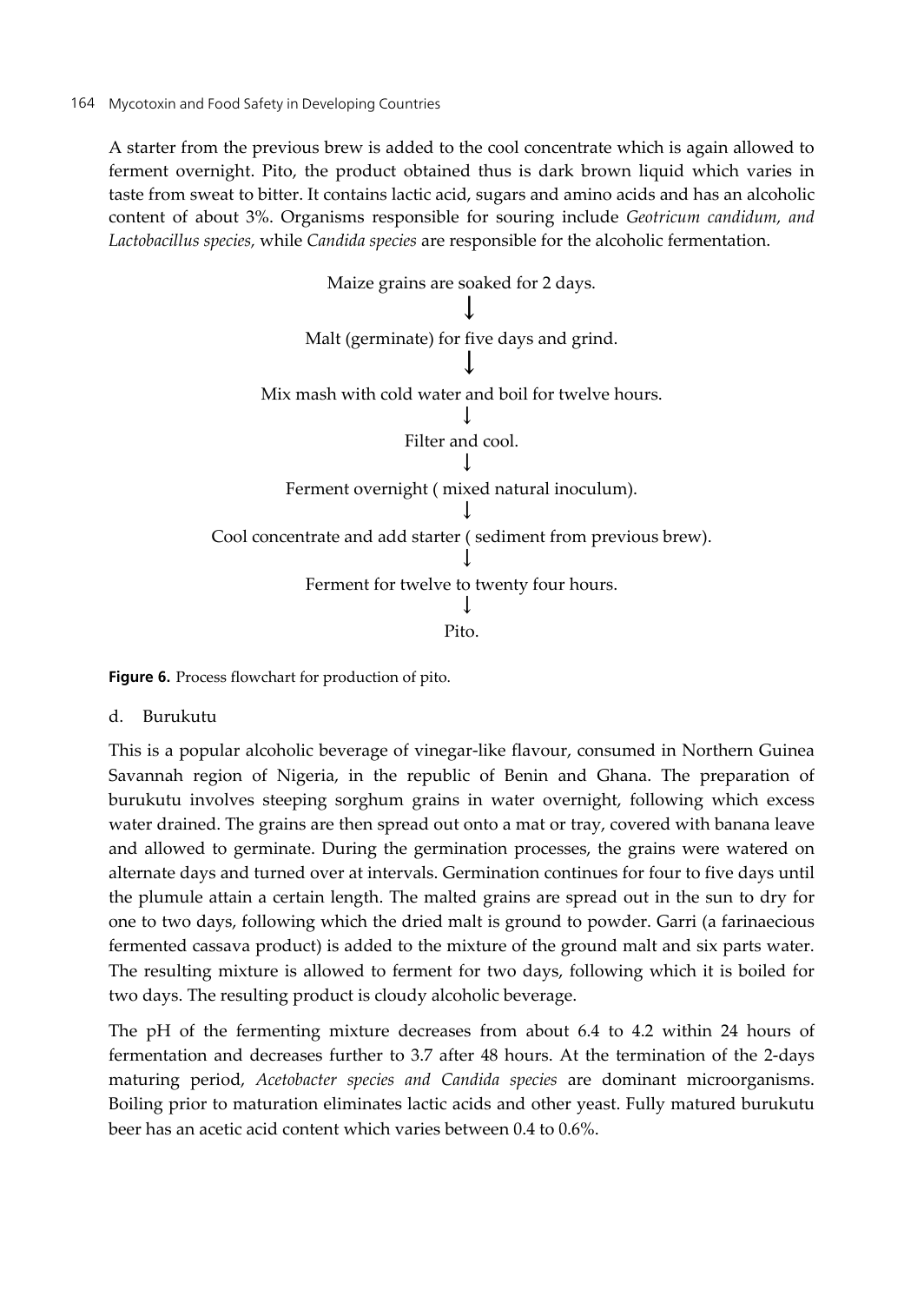

**Figure 7.** Process flowchart for production of burukutu.

e. Kunun-zaki.

Kunun-zaki is a non-alcoholic fermented beverage widely consumed in Northern part of Nigeria. This beverage is however becoming more widely consumed in southern Nigeria,owing to its refreshing qualities. Kunun-zaki is consumed anytime of the day by both adult and children as breakfast drink, food supplement. It is a refreshing drink usually used to entertain visitors, appetizers and is commonly used / served at social gathering. Although, there are various types of kunun processed and consumed in Nigeria which include; kunun-zaki, kunun-gyada, kunun-jiko, and amshau and kunun-gayamba. However, kunun-zaki is mostely consumed. The traditional process for the manufacture of kunun-zaki involves the steeping of millet grains, wet milling with spices (ginger, cloves and pepper) ,wet sieving and partial gelatinization of the slurry, followed by the addition of sugar and bottling.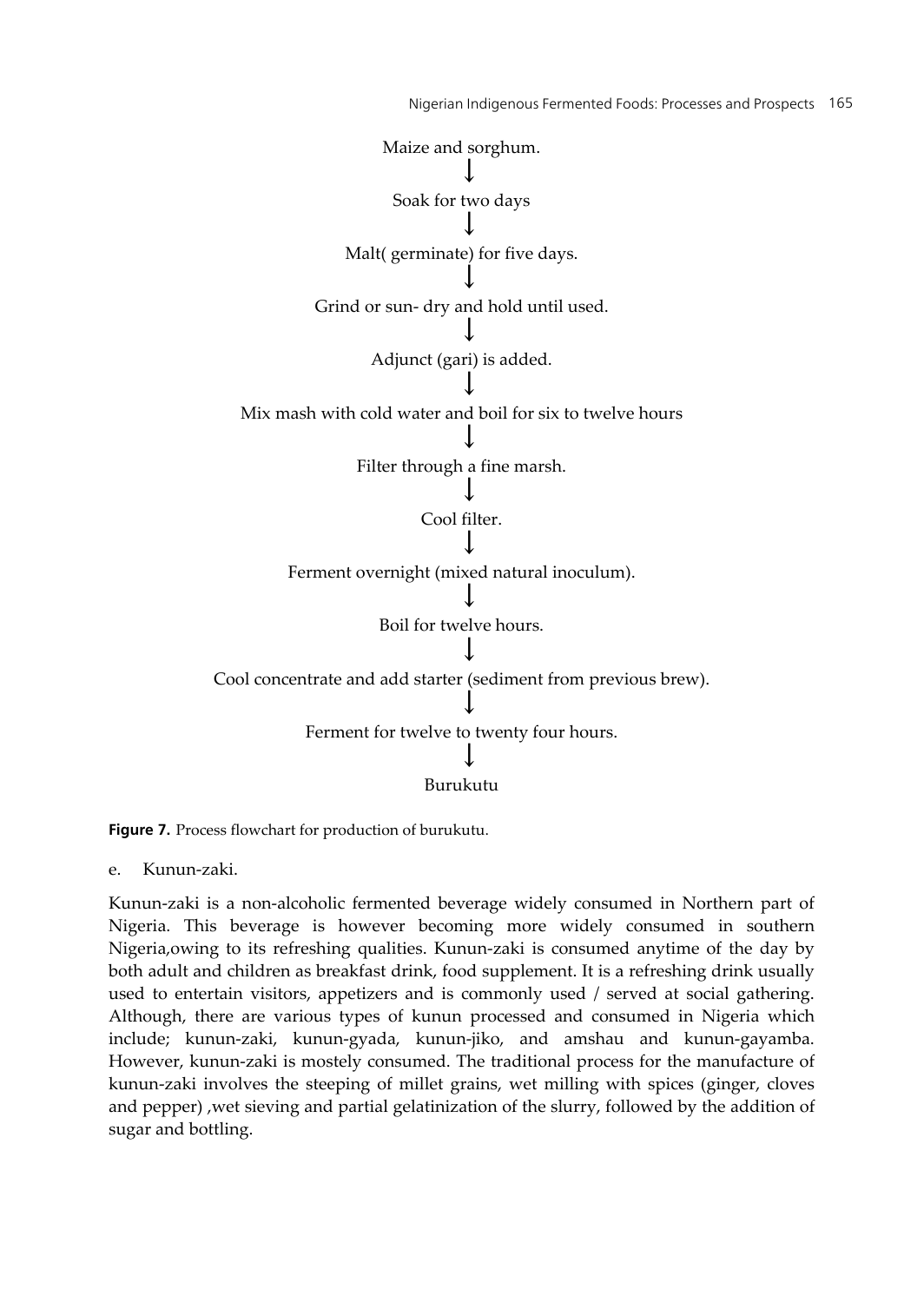The fermentation which occurs briefly during steeping of the grains in water for 8 to 48 hours period involves mainly lactic acid bacteria and yeast. Storage studies revealed that the product has a shelf-life of about 24hours at ambient temperature, which was extended to 8 days by pasteurization at 60 °C for 1 hour and stored under refrigeration conditions.



**Figure 8.** Flowchart for the traditional processes of kunun-zaki.

## **4. Fruits and vegetables**

a. Ogiri

This is a condiments gotten from the fermentation of castor oil seeds. The raw castor oil seed are boiled for two hours until the seed changes colour to brown. The seeds are dehaulled, rinsed in clean water. The boiled seeds are boiled again for one more hour. It is then cooled and wrapped with enough banana leaves, which is then packed in a clean container with cover to ferment at room temperature.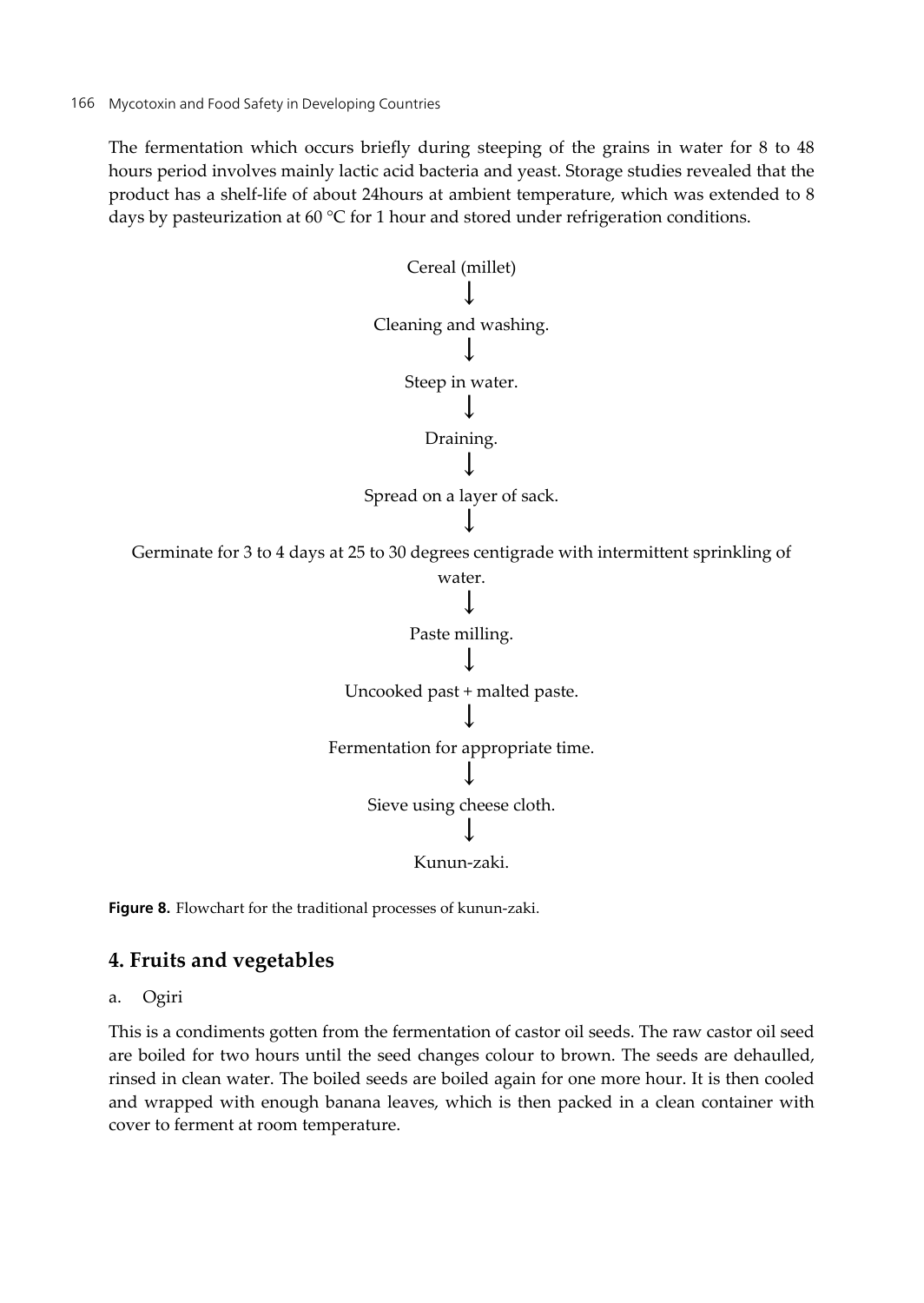



# **5. Legumes (locust-beans,african oil beans, soya beans) iru, dadawa ugba, afiyo, dangwua)**

#### a. Dadawa/Iru

This is one of the most important food condiments in Nigeria and many countries of West and Central Africa. It is used in much the same way as bouillon cubes are used in the Western world as nutritious flavouring additives along with cereal grains sauce and may serve as meat substitute. Dadawa (Iru) is prepared from the seeds of African locust beans, thus are rich in fat (39 to 40%) and protein (31 to 40%) (Achi, 2005) and contributes significantly to the energy intake, protein and vitamins, especially riboflavin, in many countries of West and Central Africa. Dadawa or iru is made from locust-bean (*Parkia biglobosa*) seed, a leguminous tree found in the Savannah region of Africa, Southeast Asia and South America. Dadawa is produced by a natural un-inoculated solid –substrate fermentation of the boiled and dehaulled cotyledon, the major fermenting organisms are the *Bacillus* and *Staphylococcus.* The beans mass after fermentation is sun-dried and moulded into round balls or flattened cakes. Due to the high protein content, it has a great potential as a key protein source and basic ingredient for food supplement.

Dadawa fermentation is very similar to that of okpehe prepared from the seeds of *Prosopis africana*, ogiri prepared from melon seeds (*Citrullus vulgaria*) and castor oil bean (*Ricinus cummunis*). Although, the organisms involved in the fermentation of these foods condiments and others have been identified, this has marginal effects as the industrial or commercial production is concerned. Traditionally fermentation of African locust beans involves boiling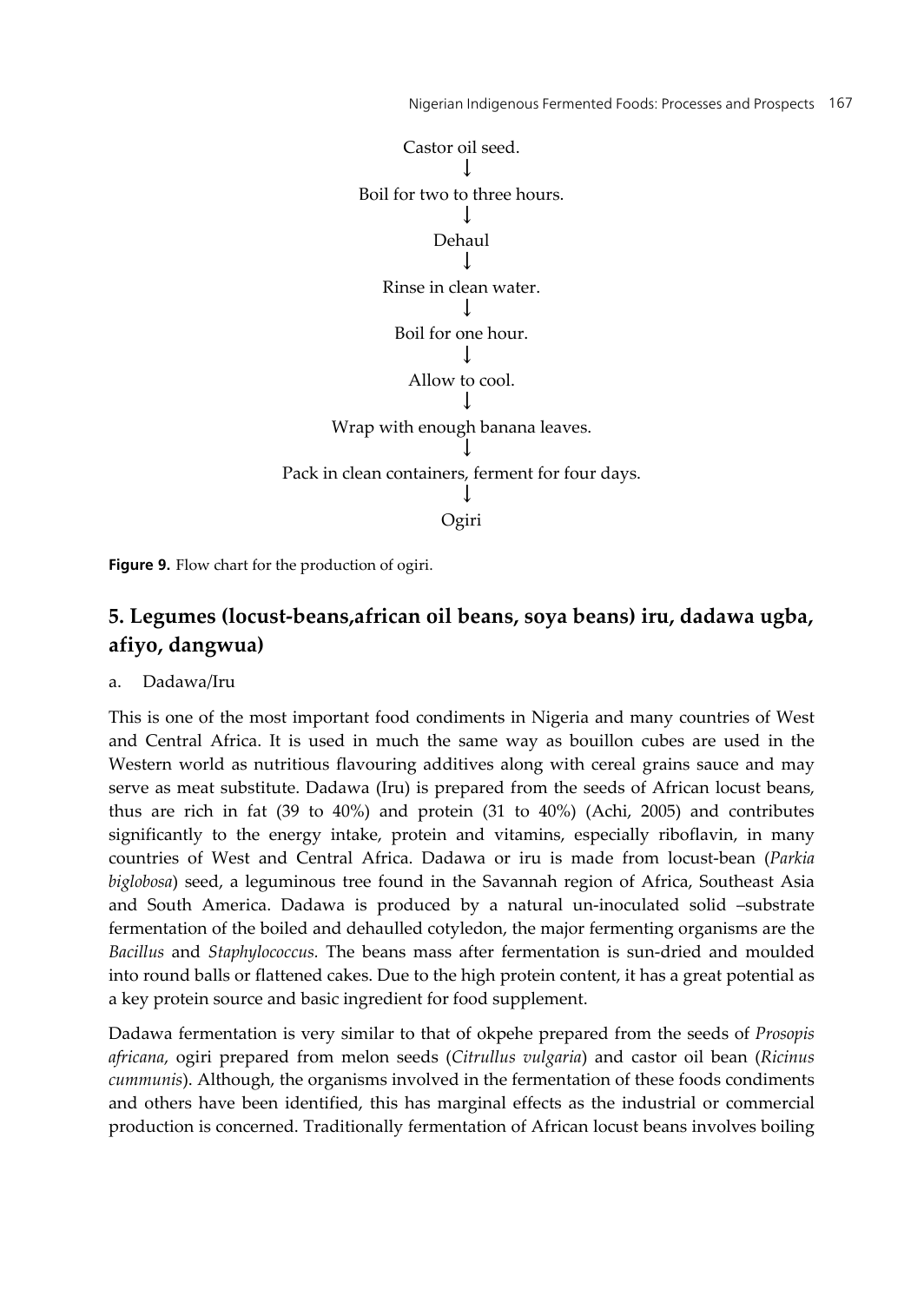the beans for twelve hours in excess water, until they are very soft to allow for hand dehaulling after which the separated cotyledon is boiled for another two hours to soften it. The cotyledon is then wrapped with enough banana leaves (*Musa saplentum* ) and packed with cover to ferment at room temperature.



**Figure 10.** A Flow chart for the production processes of dadawa.

Other biochemical changes that occur during dadawa fermentation include the hydrolysis of indigestible oligosaccharide present in African locust beans notably stachyose and raffinose, to simple sugars by alpha and beta galactosidase, the synthesis of B-vitamins (thiamin and riboflavin),vitamin C and the reduction of anti-nutritional factors(oxalates and phytates). An improved process for industrial production of dadawa involves dehaulling African locust bean with ball(disc) mill, cooking in a pressure retort for one hour inoculating with *Bacillus subtilis* culture, drying the fermented beans and milling into a powder. Cadbury Nigeria Plc. In 1991 introduced cubed dadawa but it failed to make the desired market impact and it is withdrawn. It would appear that consumers preferred the granular product to the cubed product.

b. Ugba

Fermented African Oil bean seed, (*Panthaclethra macrophylla benth*) *Ugba,* is an indigenous fermented food and a popular staple among the eastern part of Nigeria. It is rich in protein and other minerals and is obtained by solid-state fermentation of the African Oil bean seed.

It is gotten traditionally from the fermentation of oil bean seed. It contains up to 44% protein, which comprise of at least 17 of the 20 amino and protein digestibility and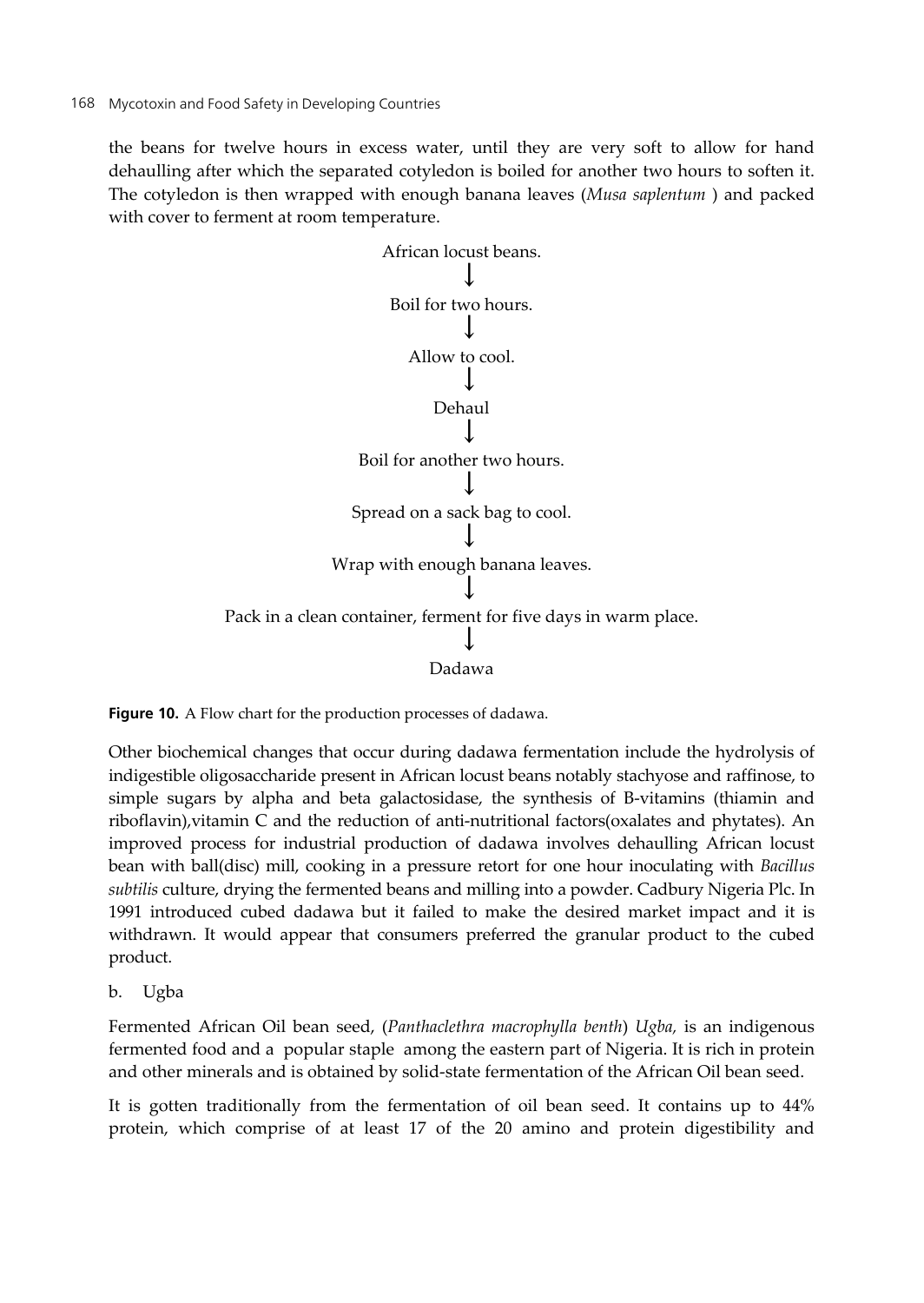utilization increases with fermentation (Okechukwu *et al*, 2012). The oil bean seeds are boiled for three hours, dehaulled and cooked, the cooked seeds are then sliced (0.5 to 1mm thickness) and boiled again for two hours, drained, rinsed thrice in water and steeped in cold water for four hours so as to eliminate the bitter taste. The sliced beans are wrapped with enough banana leaves (*Musca sapientum*), packed in a clean container and covered to ferment at room temperature.



Figure 11. A flow chart for the production process of ugba.

c. Afiyo (Okpehe)

Afiyo as is called by the Hausas or Okpehe as known by the Idomas in Benue state is a fermented food flavouring condiment most popular in the middle belt of Nigeria. It is produced from *Prosopis Africana,* which is a leguminous oil seed, fermented in most part of Benue, Niger, Kaduna states and northern parts of Kwara state. This fermented product of *Prosopis Africa* is a strong smelling mash of sticky browned seed and fermentation is moist solid state by chance inoculation, supposedly by various species of micro-organisms.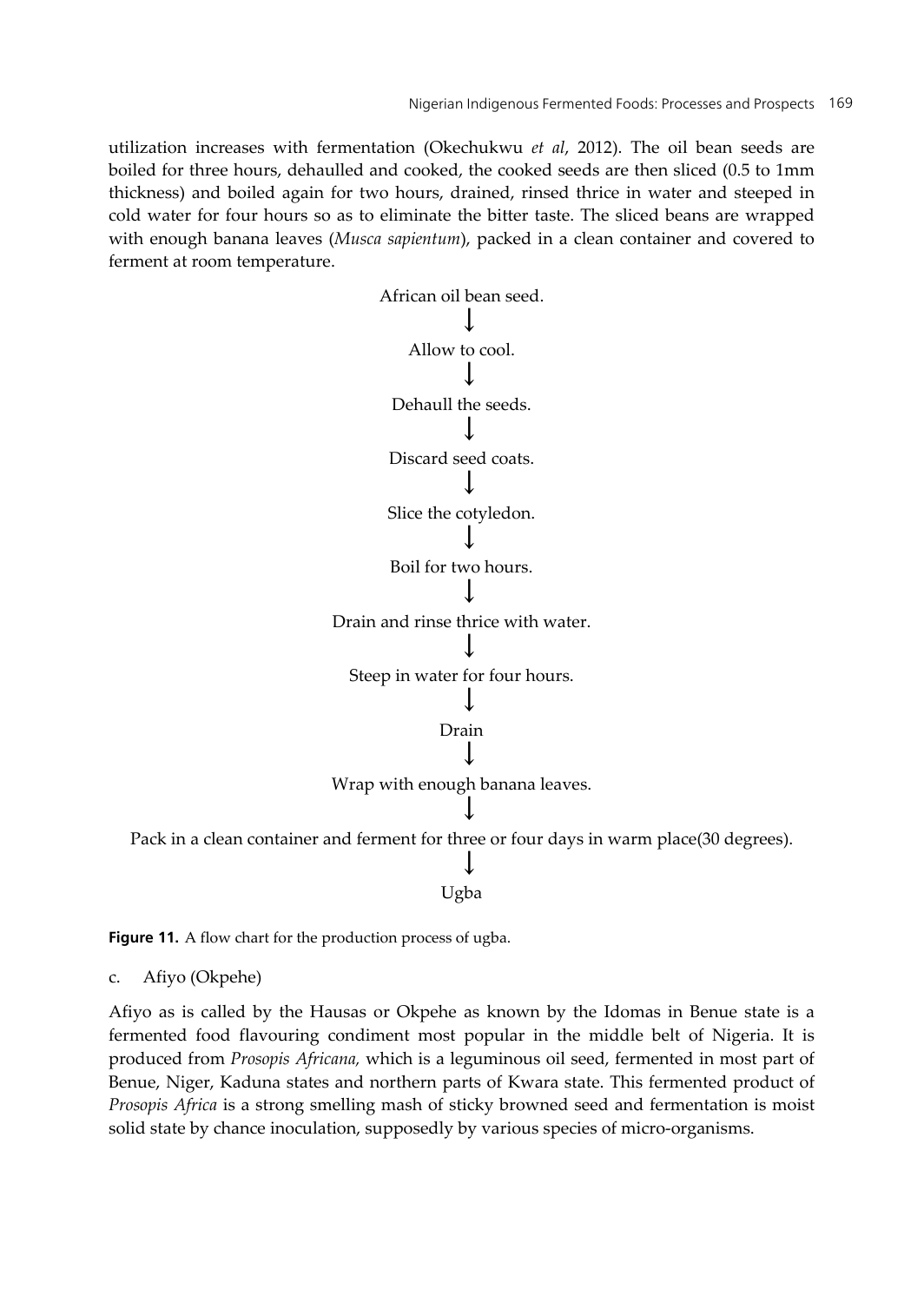Various fermented foods have been recorded and these are highly placed condiments while some serve as main meals. Of the thousands of legumes, less than twenty are used extensively in use. Those in common use include peanuts, soy beans, locust beans, oil beans, cowpea and lentils etc.



**Figure 12.** Flow chart for the traditional preparation of okpehe.

Generally, the concentration of amino acids increases during the production of condiments (dadawa, ogiri, ugba) as the fermentation day increases, and it reaches a peak at day four, day three, and day two respectively. This progressive increase in concentration of amino acids in condiments is due to the decrease in total protein as fermentation progresses, which may be attributed to the effect of protease enzymes which result in the hydrolysis of protein molecules to small molecules such as amino acids, such protease activities in the fermenting oil seed increases digestibility than the seed.

Reducing sugar concentration increases with days of fermentation and reaches a peak at the day five, day four, day three for African locust bean, African oil bean seed and castor oil seed respectively. The increase in reducing sugar is due to the hydrolysis of carbohydrates in the presence of certain enzymes such as amylases and galactase. This phenomenon is expected since microbial amylase hydrolyses higher carbohydrates (polysaccharides and disaccharides) to reducing sugars which are then readily digestible by humans. Similarly, galactose softens the texture of the seeds and liberates sugar for digestion. The reduction in the amino acids and the reducing sugar concentration may be due to the presence of some micro-organism that feed on amino acids and reducing sugars.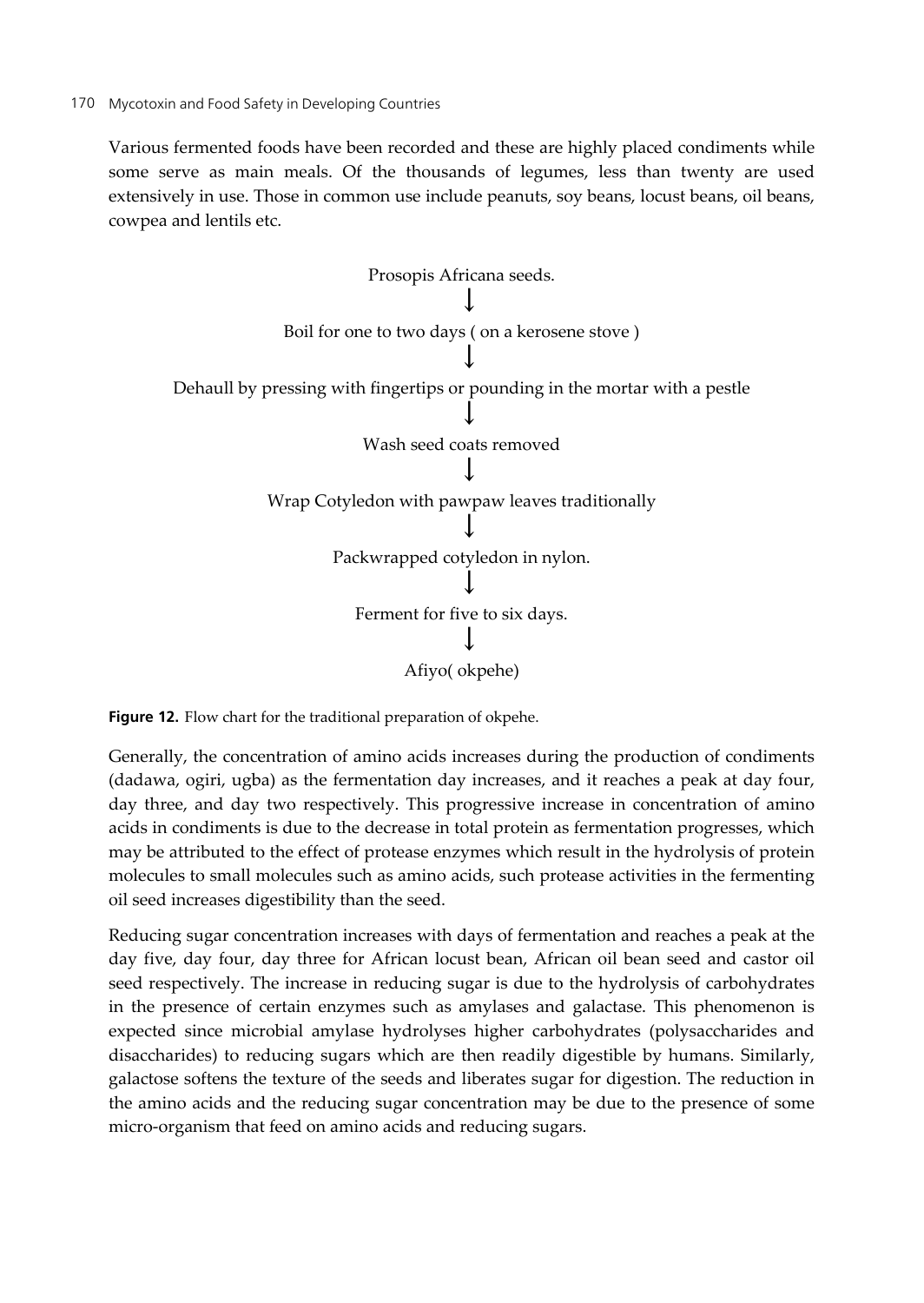# **6. Animal products (milk, meat) nono, cheese, kilishi**

### a. Nono

Nono is a fermented food drink derivatives gotten from cow milk. As a general practice among Fulani Herdsmen, the milking is done between the third and sixth months of lactation. Until the third month, the calves are left to consume milk. Cows are only milked at night and since no milking is possible during the day calves roam with the dam. Milk, if left untreated, spoils within a short time due to microbial activity; thus, processing of milk improves its storage and diversifies its use.

Traditionally, nono is prepared by inoculating freshly drawn cow milk with a little of the leftover as starter and then is allowed to ferment for twenty four hours at room temperature. During fermentation, some of the lactose is converted to the lactic acid. At the end of the fermentation period, the milk butter is removed by churning for further use and the remaining sour milk, nono is a delicious and refreshing beverage. Most of the organisms involved in the fermentation process are usually of three main groups; bacteria, yeast, and mould. Of these, *Lactobacilli* (*L. acidophilus and L.bulgaris*), *Lactococci species* (*L. cremoni, and L.lactis*), *Streptococcus thermophilus, Leuconostoc species and Saccharomyces species* seems to be the most prominent, each giving the product a characteristic flavour.

Nono has yoghurt-like taste (sharp acid taste), and is therefore usually taken with sugar, and fura which is made up of millet flour compressed in balls and cooked for about twenty to forty minutes. The cooked fura is crumbled in a bowl of nono (now called fura de nunu). Nono is an excellent source of protein, rich in essential amino acids and a good source of calcium, phosphorus and vitamin A, B, C, E and B complex. However, like other milk products, it is poor in ascorbic acid and iron. Wives of pastorialist usually process fresh milk into various traditional milk product. These include nono, (sour milk), kindirimo (sour yoghurt), maishanu (local butter), cuku (Fulani cheese) and wara (Yoruba cheese). These products are usually hawked around the local markets in certain towns. These products are usually only available within the walking distance of Fulani settlement. For the same reason, these products are also more readily available in the northern states of the country.

b. Production of kilishi and other processed meats of interest.

Suya (esire or balangu), banda (kundi) and kilishi are the most important traditional processed meats in Nigeria and other West African countries including Chad, Niger and Mali.

Banda is a salted, smoke-dried meat product made from chunks of cheap, low quality meat from various types of livestock including donkeys, horses, camel, buffallo and wild life. The meat chunk is pre-cooked before smoking/ kiln drying or sun-drying. The traditional smoking/ kiln for banda, usually an open top. Fifty-gallon of oil drum fitted with layers of wire mesh that hold the product, and fired from the bottom. Banda is a poor product, stonehard and dark I and n colour. Unlike banda, suya, and kilishi are made by roasting, spiced, salted, slices,/ strips of meat (usually beef).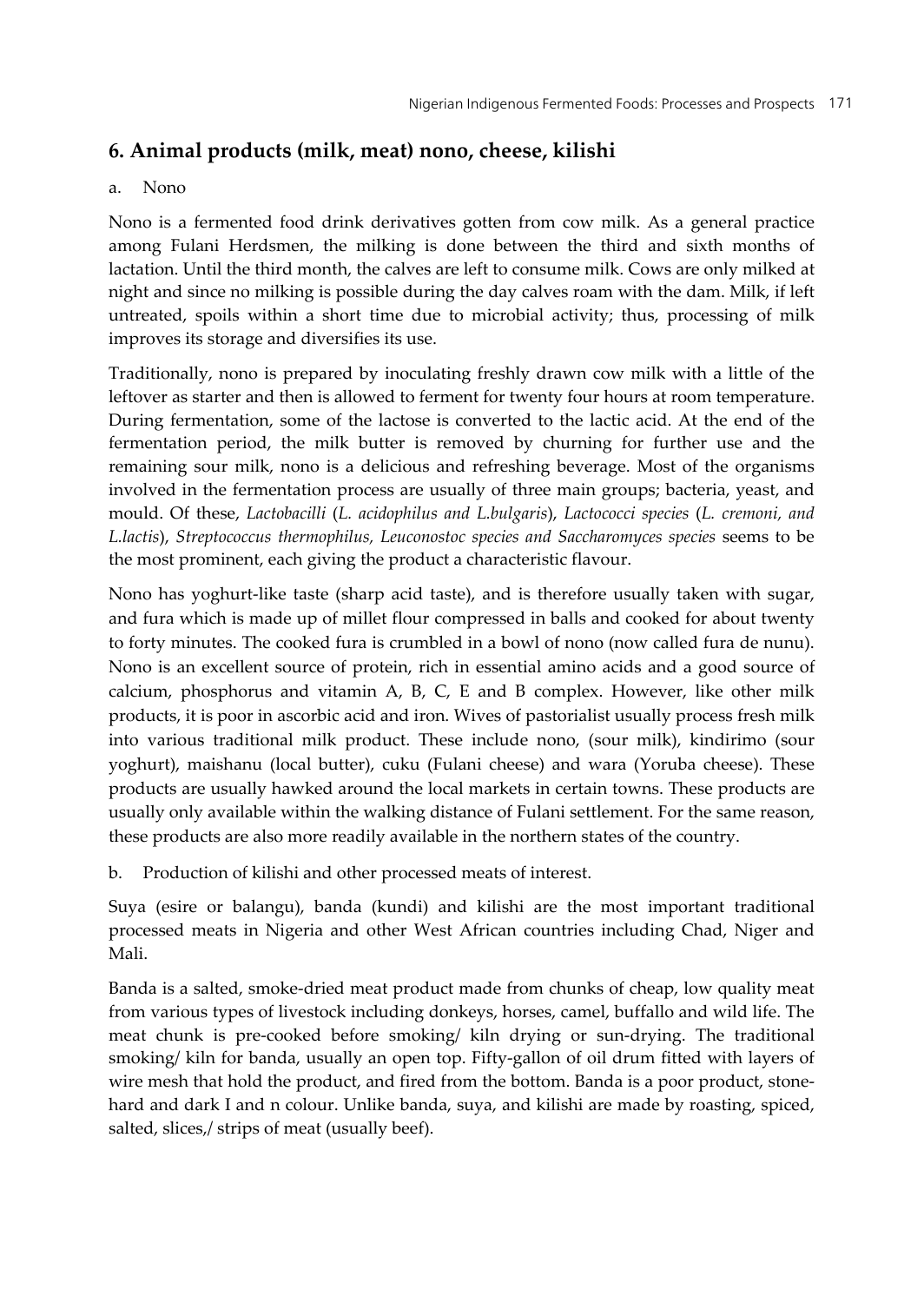Kilishiis is different from suya in that a two stage sun-drying process proceeds to roasting. Consequently, kilishi has a low moisture content (6-14%) than suya (25-35%) and a longer shelf- life. A variety of spices and other dried ingredients are used in kilishi processing including ginger (*Zingiberofficnale*), chillies (*Capsicufrtescens*), melegueta pepper (*Aframomum melegueya*), onion (*Allium cepa*) and defatted peanut (*Arachis hypogea*), cake powder, kilishi consist of about 46% meat and 54% non-meat ingredients with defatted powder accounting for about 35% of the ingredients formulation. Other traditional processed meat products in Nigeria include ndariko and jirge.

The summary of micro organism associated with Nigerian fermented foods is shown in table 1

| <b>SUBSTRATE</b>                             | <b>MICROORGANISM</b>                                                                                                                                                                                                                                                             | <b>PRODUCT</b> |
|----------------------------------------------|----------------------------------------------------------------------------------------------------------------------------------------------------------------------------------------------------------------------------------------------------------------------------------|----------------|
| Cassava                                      | Leuconostoc sp Geotrichum<br>candidum Pseudomonas sp.<br>Scolecotrichum graminisBacteriodes<br>sp. Tallospora asperaActinomyces<br>sp. Passalora bacilligera<br>Corynebacterium sp. Varicosporium<br>species Lactobacillus sp.<br>Culicidospora gravida<br>Diplococcium spicatum | Gari           |
| Yam                                          | Streptococcus sp. Articulospora<br>inflate<br>Lactobacillus sp. Aspergillus niger<br>Listeria sp. Aspergillus rapens<br>Aspergillus flavus<br>Lemonniera aquatic                                                                                                                 | Elubo-isu      |
| African locust beans<br>Parkia filicoida     | Lactobacillus sp. Rhizopus<br>stolonifer Streptococcus sp.<br>Aspergillus fumigatus Pediococcus<br>sp. Triscelophorus monosporus<br>Bacillus sp., Coryneform bacteria                                                                                                            | Iru            |
| Castor seed<br>Ricinus communis              | Bacillus spp., Pseudomonas spp.<br>Micrococcuss spp.,<br>Streptococcus                                                                                                                                                                                                           | Ogiri-igbo     |
| Fluted pumpkin seeds<br>Telferia ocidentalis | Bacillus spp., E. coli,<br>Staphylococcus<br>Spp., Pseudomonas                                                                                                                                                                                                                   | Ogiri ugu      |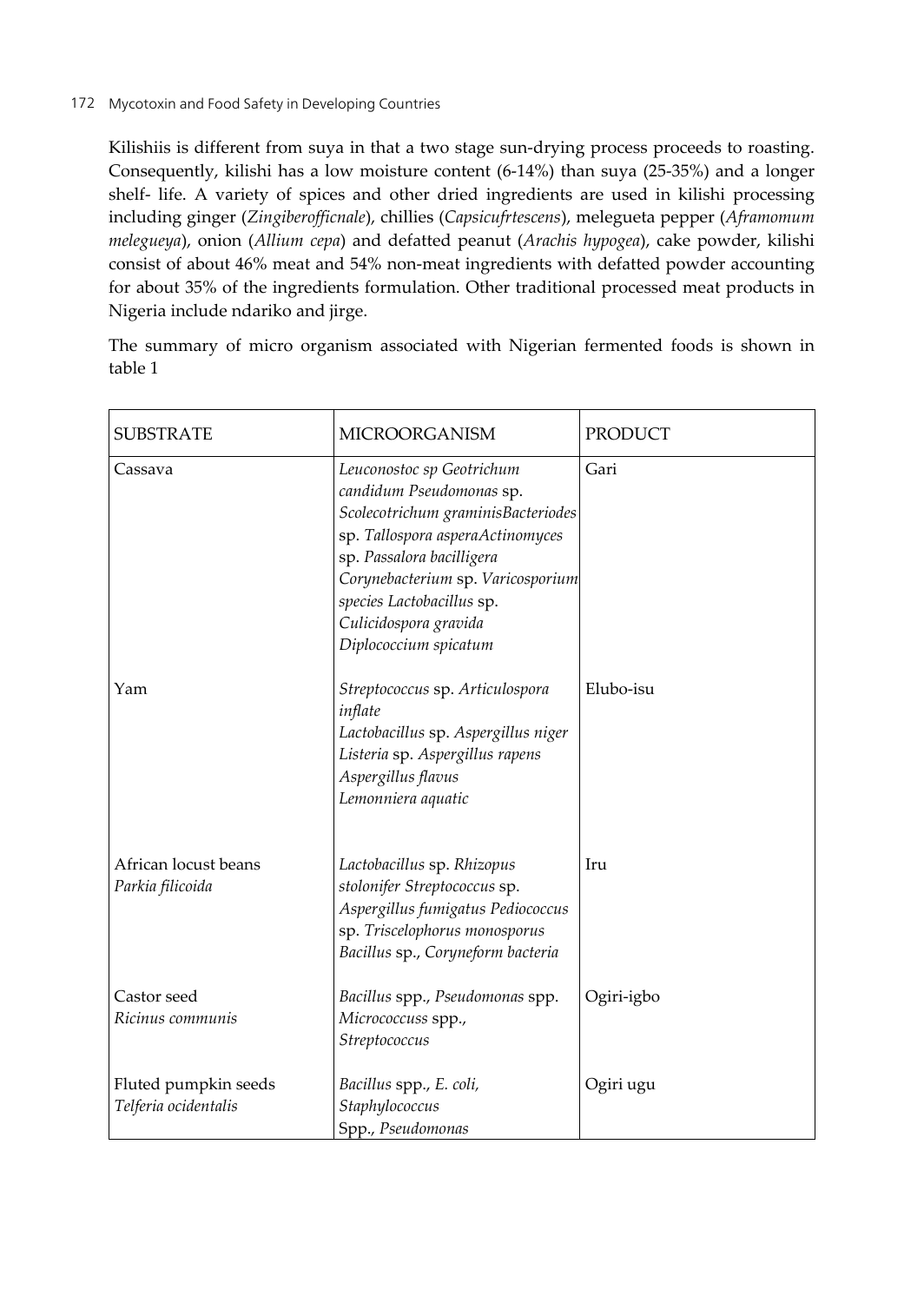| <b>SUBSTRATE</b>                              | <b>MICROORGANISM</b>                                                                                                            | <b>PRODUCT</b>         |
|-----------------------------------------------|---------------------------------------------------------------------------------------------------------------------------------|------------------------|
| African oil beans<br>Pentaclethra macrophylla | Bacillus subtilis, Staphylococcus<br>spp.,<br>Micrococcus spp.,<br>Corynebacterium spp.                                         | Ugba / Ukpaka          |
| Soya bean                                     | B. subtilis, B. Iicheniformis,<br>B.megaterium,<br>Staphylococcus epidermidis,<br>Micrococcus spp.                              | Okpiye/Okphehe         |
| African yam beans                             |                                                                                                                                 |                        |
| Stenophylis stenocarpa                        | Bacillius subtilis, B. licheniformis,<br>B. pumilis,<br>Staphylococcus sp.                                                      | Owoh                   |
| Melon seed<br>Citrulus vulgaris               | Bacillus subtilis, B. megateruim,<br>B. firmus E.coli,. Proteus,<br>Pediococcus,<br>Alcaligenes spp., Pseudomonas<br>aeruginosa | Ogiri-egusi            |
| Cereals: maize, sorghum,<br>millet            | Saccharomyces cerevisiae,<br>Lactobacillus spp., Fusarium spp.                                                                  | Ogi<br>Agidi           |
| Milk                                          | Lactobacillus spp.<br>Lactococcus spp.<br>Streptococcus spp.<br>Pediococcus spp.<br>Leuconostoc spp.<br>Propionibacter spp.     | Wara (Nigerian cheese) |
| Grain flour                                   | Saccaromyces cerevisiae                                                                                                         | <b>Bread</b>           |
| Cereals<br>(Millet,<br>maize, rice)           | sorghum, Lactobacillius plantarum,<br>L. fermentum and Lactococcus lactis                                                       | Kunun-zaki             |

Ijabadeniyi(2007), Achi (2005) Agarry, et.al.,(2010) Osho, et, al.,(2010)

**Table 1.** Role of fermented food in detoxification.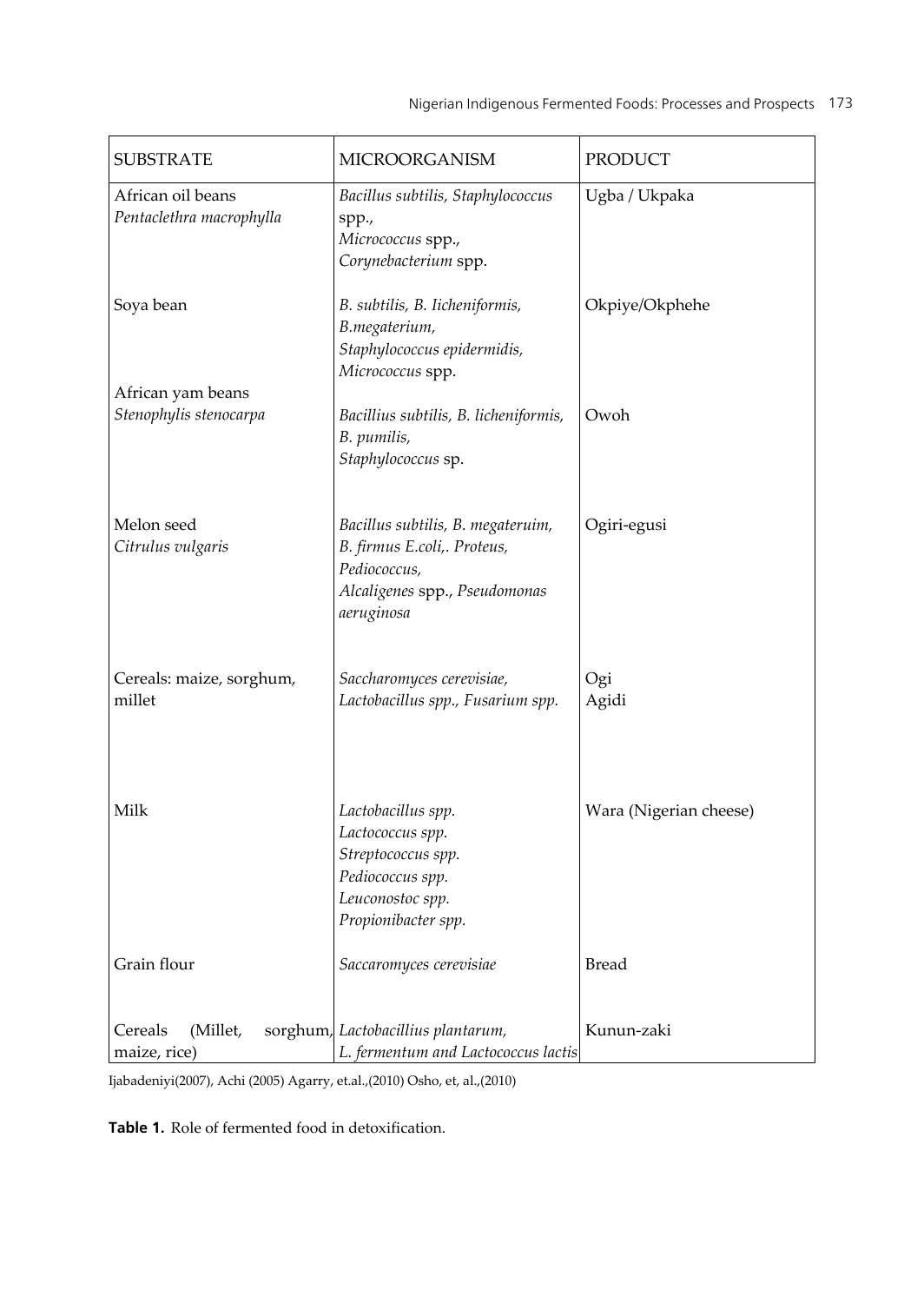### **6.1. Mycotoxin detoxification**

Food and feeds are often contaminated with a number of toxins either naturally or through infestation by micro-organisms such as moulds, bacteria and virus. Certain moulds often produce secondary toxic metabolites called mycotoxins. These include fumonisins, ochratoxins A, zearalenone and aflatoxins. Several methods are available for degrading toxins from contaminated food. For example, using alkaline ammonia treatment to remove mycotoxins from food. However, these methods are harsh to food as they involve the use of chemicals which are potentially harmful to health or may impair or reduce the nutritional value of foods. Cooking foods does not remove mycotoxins either as most of them are heat stable. Detoxification of mycotoxins in foods through LAB fermentation has been demonstrated over the years (Biernasiak et.al. 2006). Using LAB fermentation for detoxification is more advantageous in that it is a milder method, which preserve the nutritive value and flavour of de-contaminated food. In addition to this, LAB fermentation irreversibly degrades mycotoxins without leaving any toxic residues. The detoxifying effect is believed to be through toxin binding effect.

In mycotoxin detoxification, LAB fermentation has also been successfully used to detoxify cassava toxins (cyanogens) following fermentation of cassava food product. In addition to cyanogens detoxification, cassava fermentation contributes to the preservation and improvement of flavour and aroma of cassava ferment. Although cooking has been used as a method of cyanogens detoxification, it has a number of problems as it leaves residual cyanogens in processed cassava, which exist as glucosides, cyanohydrins or free cyanide which are equally toxic as their parent compounds in uncooked food.

In a review, Bankole and Adebanjo (2003), found that the level of aflatoxin B1 , B2 and

G1 were significantly higher in corn from the high incidence area for human hepatocellular carcinoma and the average daily intake of aflatoxin B1 from the high risk area was 184.1 g/kg aflatoxin. Udoh *et al* (2000) reported 33% of maize sample from ecological zones of Nigeria contaminated with aflatoxins.

Fermented maize (Ogi) is a staple cereal in Nigeria and it is a popular weaning food in most rural communities in Nigeria. Oluwafemi and Ikeowa (2005) have reported that in fermenting maize to ogi, aflatoxin B1 was reduced by about 50% after 72hours of fermentation. Maize as well as other Nigerian cereals are also important raw materials for both local and commercial beer brewing. Oluwafemi and Taiwo (2003) have shown that the role of *S. cerevisiae* in reducing the pH from 5.2 to 3.7 during fermentation is important in detoxifying aflatoxin B during beer fermentation.

## **6.2. Cyanide detoxification**

Processing of cassava roots improves palatability, reduces or eliminates potential toxicity, transforms raw cassava into other preservable forms which are more beneficial to man. Fermentation is by far the most common method of processing the cassava crop in Africa (Okafor *et al*., 1984). The rate of detoxification of cyanide by traditional fermentation is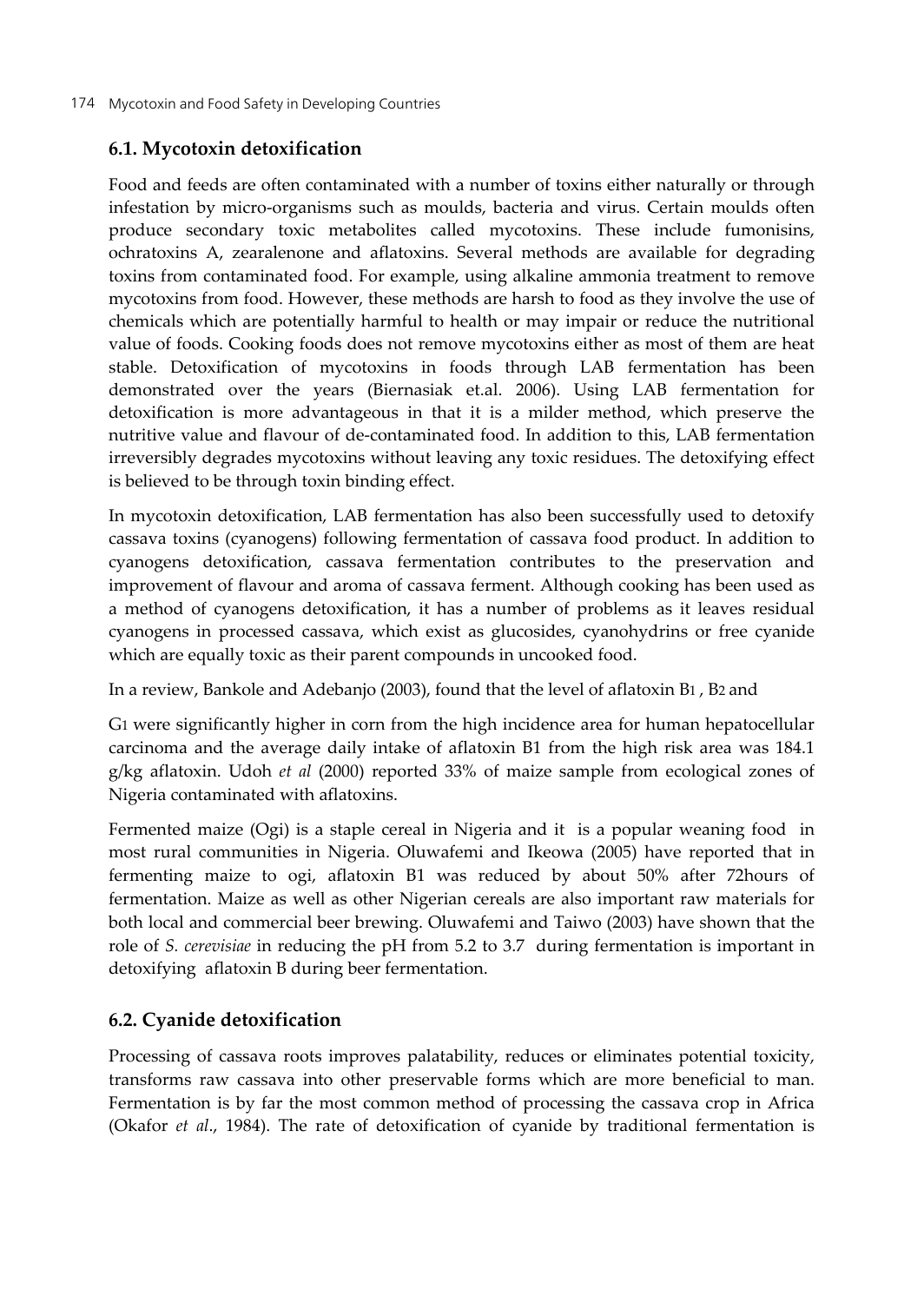shown in figure 13. Fermentation is a very effective way for detoxification of cyanide in cassava with r2 of 98%.



**Figure 13.** Effect of fermatation on %HCN.

### **6.3. Loop fermentation**

Loop fermentation is achieved by using starter culture from already fermented product to inoculate a fresh barge of fermentation process. Ohenhen and Ikenebomeh (2007) have shown that that loop fermentation can prolong the shelf-life of ogi from about 40days, obtained by traditional fermentation method to well over 60days. We have observed in our laboratory that by using loop fermentation technique in gari processing, fermentation was completed in three days as against five days by the conventional traditional fermentation. Cyanide content also reduced to about 3% with loop fermentation. With a second loop (double loop) ie using products of a first loop fermentation to inoculate a fresh process, fermentation in gari production was completed in 2day with only about 2.6% cyanide remaining. The explanation is that the organisms are "trained" to better utilize the compounds in the fermenting substrate When the fermenting substrate in the double loop was acidified by squeezing some limes (citrus) juice into it before inoculating, cyanide content was 0% after 3days. The summary is shown in Fig. 14.

### **6.4. Detoxification of phytates, tannins and oxalates**

The anti-nutrients including Phytates, tannins and oxalates interferes with mineral absorption and palatability of the cereals so detoxification is vital to enhance their nutrient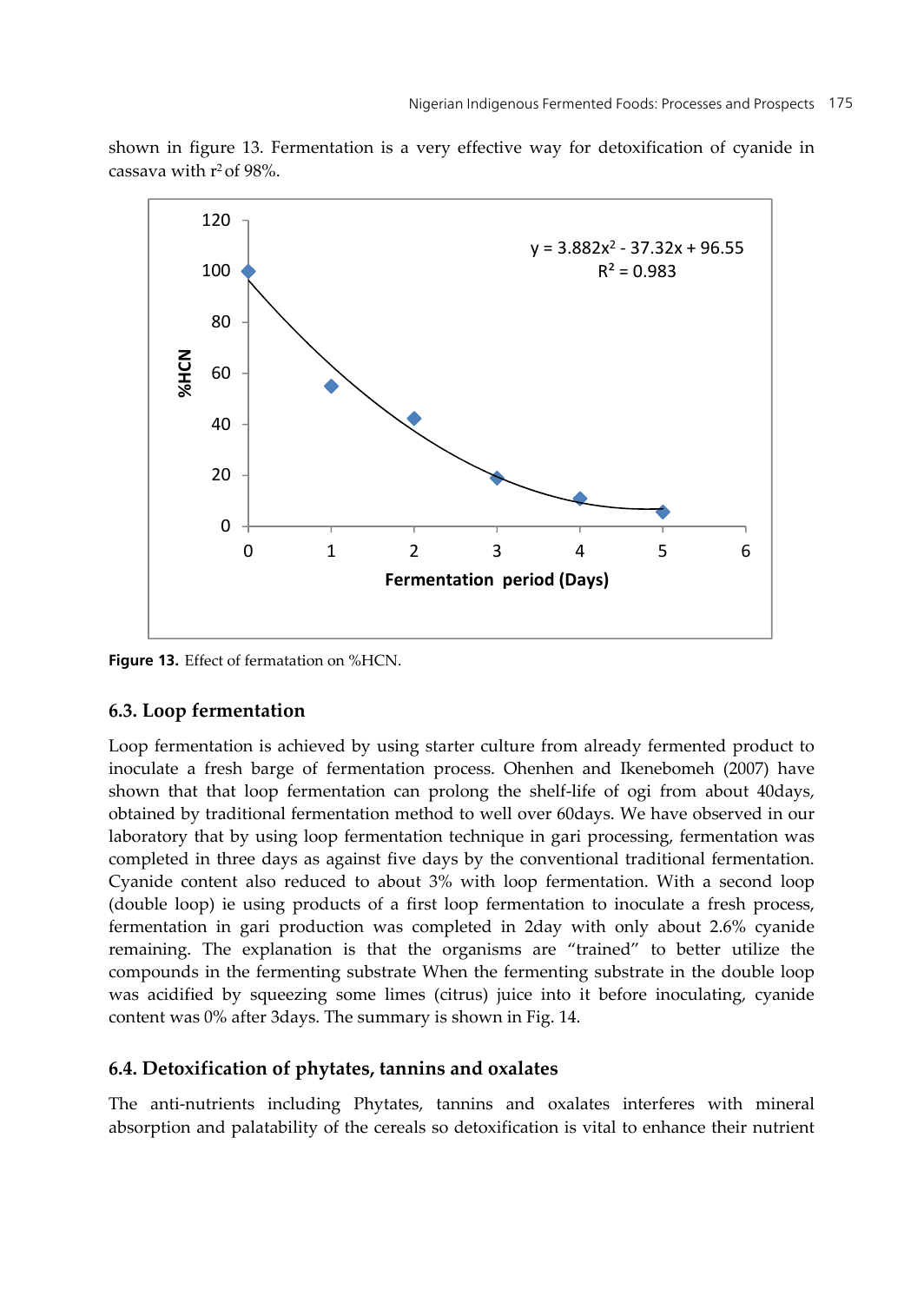value and organoleptic properties. Several detoxification methods are available, including decortication, malting, fermentation and alkali treatment (Osuntogun *et al*., 1989; Banda-Nyirenda and Vohra, 1990). Yeast fermentationhas proved very effective in the detoxification of antinutrients. The table below summarizes the effectiveness of yeast in detoxification of different anti-nutrient.



**Figure 14.** Effect of fermentation loop on Percentage residual HCN

Onyesom *et al(*2008) have also shown that fermentation of cassava to fufu with lemon grass reduces cyanide to less than 1% after 5days.

Phytic acid is well documented to block absorption of not only of phosphorus, but also other minerals such as calcium, magnesium, iron and zinc. It also negatively affects the absorption of lipids and protein. One reason this is true is because phytic acid also inhibits enzymes that are needed to digest foods such as pepsin (which helps break down protein), amylases (convert starch into sugar for digestion) and trypsin (also used in protein digestion). While whole grains have a much higher mineral content than processed grains, the full benefit of that nutrition is lost if phytic acid blocks the nutrients from being absorbed. It is well known that most cereals and legumes contain high levels of these ant-nutrients. It is also common knowledge that most of the Nigerian staples as in other developing countries constitute mainly cereals and legumes. It is therefore important that these foods staples are fermented as well as improve on the traditional fermentation techniques.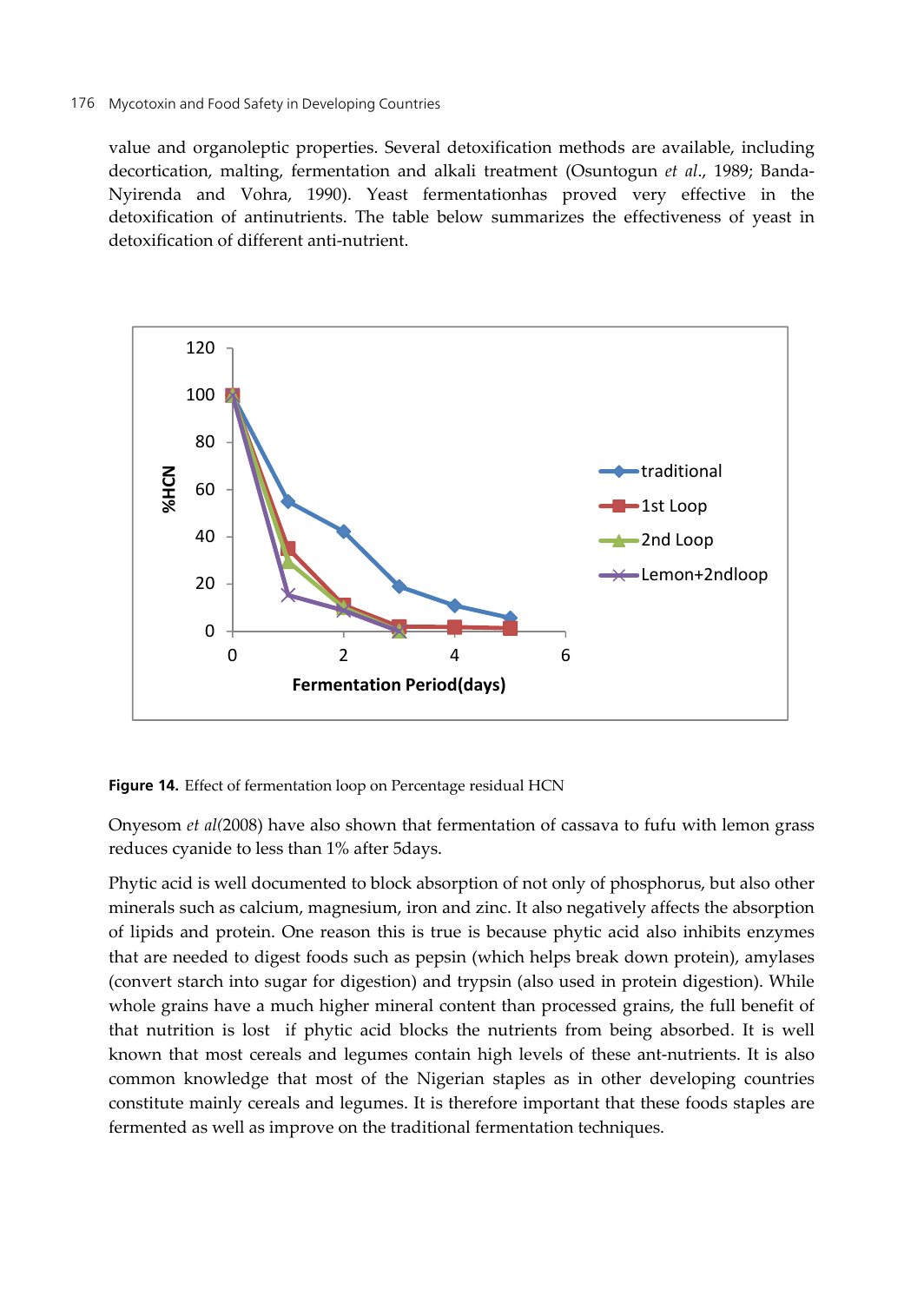| Activity                  | Yeast species                                                                                                                                                                                                                                                                                                                                                                                                                                                                                                                                             | <b>Effects</b>                                                                                                                                                                |
|---------------------------|-----------------------------------------------------------------------------------------------------------------------------------------------------------------------------------------------------------------------------------------------------------------------------------------------------------------------------------------------------------------------------------------------------------------------------------------------------------------------------------------------------------------------------------------------------------|-------------------------------------------------------------------------------------------------------------------------------------------------------------------------------|
| Biodegradation of phytate | Saccharomyces cerevisiae,<br>Saccharomyces kluyveri,<br>Schwanniomyces castellii,<br>Debaryomyces castellii, Arxula<br>adeninivorans, Pichia anomala,<br>Pichia rhodanensis, Pichia<br>spartinae, Cryptococcus<br>laurentii,<br>Rhodotorula gracilis,<br>Torulaspora delbrueckii,<br>Kluyveromyces lactis Candida<br>krusei (Issatchenkia orientalis)<br>and Candida spp.                                                                                                                                                                                 | Nutritional importance, i.e.,<br>bioavailability of divalent<br>minerals<br>such as iron, zink, calcium<br>and magnesium                                                      |
| Folate biofortification   | S. cerevisiae<br>Saccharomyces bayanus,<br>Saccharomyces paradoxus,<br>Saccharomyces pastorianus,<br>Metschnikowia lochheadii,<br>Debaryomyces melissophilus,<br>Debaryomyces vanrijiae var.<br>vanrijiae, Debaryomyces<br>hansenii, Pichia philogaea,<br>Kodamaea anthophila,<br>Wickerhamiella lipophilia,<br>Candida cleridarum and Candida<br>drosophilae<br>Candida milleri and T.<br>delbrueckii Saccharomyces<br>exiguous and<br>Candida lambica<br>P. anomala and Candida<br>glabrata Kluyveromyces<br>marxianus and C.<br>krusei (I. orientalis) | Prevention of neural tube<br>defects in the foetus,<br>megaloblastic anaemia and<br>reduction of the risk for<br>cardiovascular disease,<br>cancer and Alzheimer's<br>disease |
| Degradation of mycotoxins | . cerevisiae spp<br>Phaffia rhodozyma and<br>Xanthophyllomyces dendrorhous                                                                                                                                                                                                                                                                                                                                                                                                                                                                                | Antitoxic in some degree                                                                                                                                                      |

Moslehi-Jenabian, *et al*., 2010

**Table 2.** Overview of yeasts activities in degradation of anti-nutrients.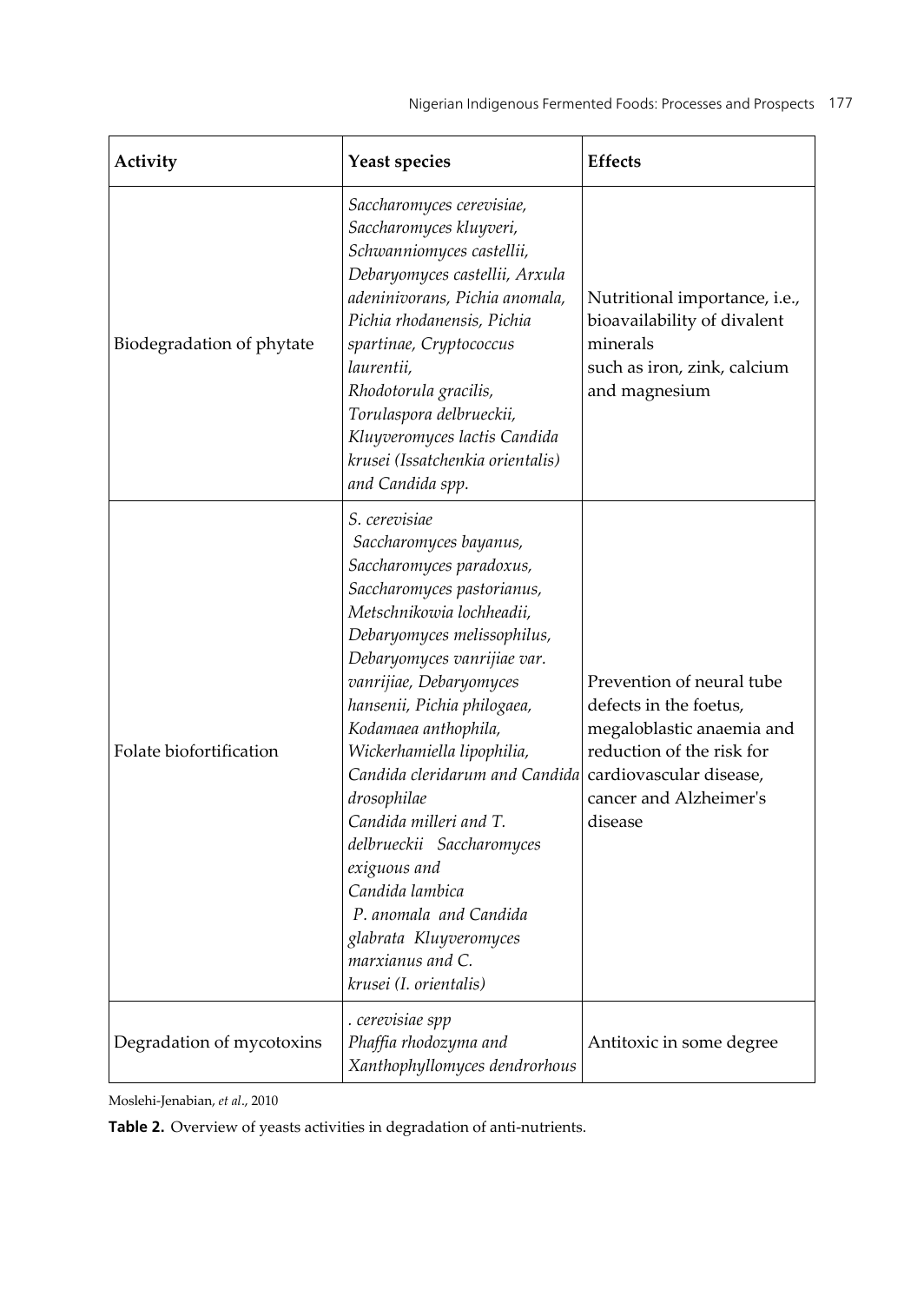# **7. Conclusion**

Developing countries like Nigeria require food processing technologies that are appropriate, suitable for tropical regions and affordable to rural and urban economies. Fermentation techniques are one of such technologies that have been developed indigenously for a wide range of food products. These include root crops, cereals, legumes, fruit and vegetables, dairy, fish and meat. As a unit operation in food processing, fermentation offers various advantages, including, improved food safety, improved nutritional values, enhance flavour and acceptability, reduction in anti-nutrients, detoxification of toxigenic compounds, enhanced shelf-life and improved functional properties.

The present review has shown that Nigerian fermented food and food products can be developed into medium or large scale level for standard commercial products. However, there is the need to further optimize the processes.

# **Author details**

Evans C. Egwim, Amanabo Musa, Yahaya Abubakar and Bello Mainuna *Biochemistry Department, Federal University of Technology, Minna, Niger State, Nigeria* 

# **8. References**

- Achi, A.O(2005) Traditional fermented protein condiments in Nigeria. *African Journal of Biotechnology Vol. 4 (13), pp. 1612-1621*
- Adebolu, T. T., Olodun, A. O. and Ihunweze, B. C. (2007). Evaluation of *ogi* liquor from different grains for antibacterial activities against some common pathogens. *Afr. J. Biotech.* 6 (9): 1140-1143.
- Agarry , O. O. I. Nkama and O. Akoma (2010) Production of Kunun-zaki (A Nigerian fermented cereal beverage) using starter culture. *International Research Journal of Microbiology Vol. 1(2) pp. 018-025*
- Agbor-Egbe T, Lape Mbome I. (2006) The effects of processing techniques in reducing cyanogen levels during the production of some Cameroonian cassava foods. *Journal of Food Composition and Analysis; 19: 354-363.*
- Banda-Nyirenda, D.B.C. and Vohra, P. (1990).Nutritional improvement of tannin containing sorghums (Sorghum bicolor) by sodium bicarbonate. *Cereal Chem. 67: 533-537*.
- Bankole, S.A., Adebanjo, A. (2003). Aflatoxin contamination of dried yam chips marketed in *Nigeria.Tropical Science* 43 (3-4).
- Biernasiak, J. Piotrowska M and Libudzisz Z(2006) Detoxification of mycotoxins by probiotic preparation for broiler chickens. Mycotoxin Research 22,( 4)*: 230-235.*
- Cadieux, P., Burton, J, and Kang, C. Y., (2002). *Lactobacillus* strains and vaginal ecology. *JAMA;* 287:1940-1941.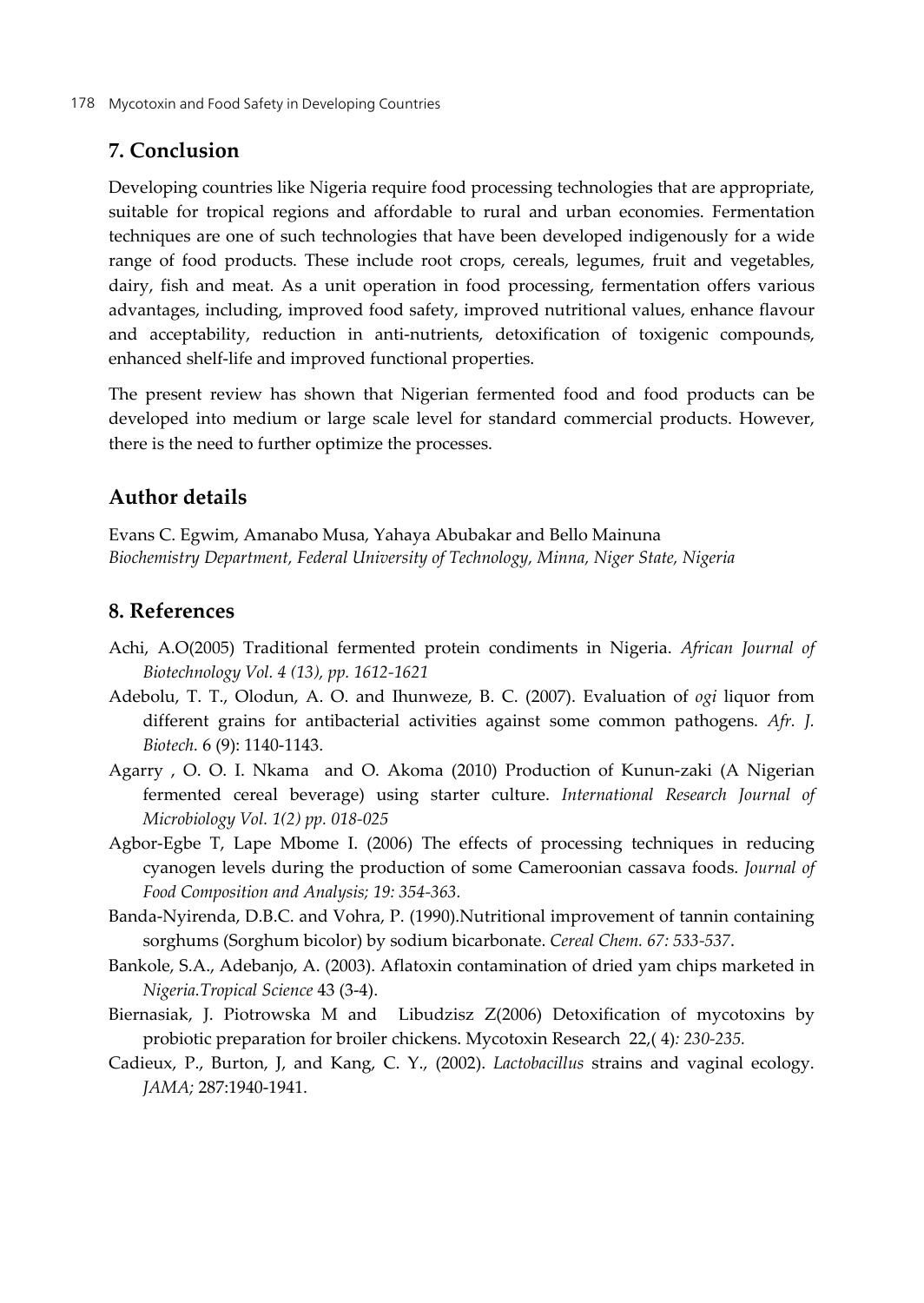- Chamberlain, G., J. Husnik and R.E. Subden. (1997). Freeze-desiccation survival in wild yeasts in the bloom of icewine grapes. *Canadian Instituteof Food Science and Technology Journal* 30, 435-439.
- Chung Shil Kwak, Mee Sook Lee, Se In Oh, and Sang Chul Park (2010) Discovery of Novel Sources of Vitamin B12 in Traditional Korean Foods from Nutritional Surveys of *Centenarians* Curr Gerontol Geriatr Res. 2010; *2010: 374897.*
- Ijabadeniyi, A.O(2007) Microbiological safety of gari, lafun and ogiri in Akure metropolis, Nigeria. *African Journal of Biotechnology Vol. 6 (22), pp. 2633-2635.*
- Katz, S.E.(2003). *Wild Fermentation: The Flavor, Nutrition, and Craft of Live-Culture Foods*. White River Junction, VT.: Chelsea Green Publishing Company.
- Moslehi-Jenabian,S; Pedersen,LL and Jespersen,L(2010) Beneficial Effects of Probiotic and Food Borne Yeasts on Human Health. *Nutrients, 2, 449-473.*
- Ohenhen RE, Ikenemoh MJ(2007) shelf stability and Enzyme Activity Studies of Ogi: A corn meal fermented product. *J. Am. Sci. 3(1): 38-42.*
- Okafor, N., B. Lioma and C. Oylu, (1984). Studies on the microbiology of cassava retting for "foo-foo"production. *J. Appl. Bacteriol., 56: 1-13.*
- Okechukwu R. I, Ewelike N,Ukaoma A. A, Emejulu A. A4, And Azuwike C. O (2012). Changes in the nutrient composition of the African oil bean meal "ugba" (*Pentaclethre macrophylla* Benth) subjected to solid state natural fermentation. Journal of Applied Biosciences 51: 3591– 3595
- Oluwafemi, F. and Ikeowa, M.C.(2005) Fate of Aflatoxin B1 During Fermentation of Maize into "Ogi" Nigerian *Food Journal, Vol. 23(www.ajol.info/journals/nifoj)*
- Oluwafemi, F., and Taiwo, V. O(2003)Reversal of toxigenic effects of aflatoxin B1 on cockerels by alcoholic extract of African nutmeg *Monodora myristica. J. Sci. Food Agric* 84: 333-340. .
- Onyesom I,. Okoh P.N and O.V. Okpokunu(2008) Levels of Cyanide in Cassava Fermented with Lemon Grass (*Cymbopogon citratus*) and the Organoleptic Assessment of its Food Products. *World Applied Sciences Journal 4 (6): 860-863.*
- Osho A. Mabekoje O. O. and Bello O. O (2010) Comparative study on the microbial load of Gari, Elubo- isu and Iru in Nigeria. *African Journal of Food Science Vol. 4(10), pp. 646 – 649.*
- Osuntogun, B.O., Adewusi, S.R.A., Ogundiwin, J.O. and Nwasike, C.C. (1989). Effect of cultivar, steeping, and malting on tannin, total polyphenol, and cyanide content of Nigerian sorghum. *Cereal Chem. 66: 87-89.*
- Reid, G, Bruce, A. W., Fraser, N., Heinemann, C., Owen, J. and Henning, B. (2001b) Oral probiotics can resolve urogenital infections. *FEMS Immunol Med Microbiol;* 30:49-52.
- Reid, G. (2002a) Probiotics for urogenital health. *Nutr. Clin. Care;* 5:3-8
- Reid, G., Beuerman, D., Heinemann, C. and Bruce, A. W. (2001a). Probiotic Lactobacillus dose required to restore and maintain a normal vaginal flora. *FEMS Immunol Med Nlicrobiol*; 32:37-41.